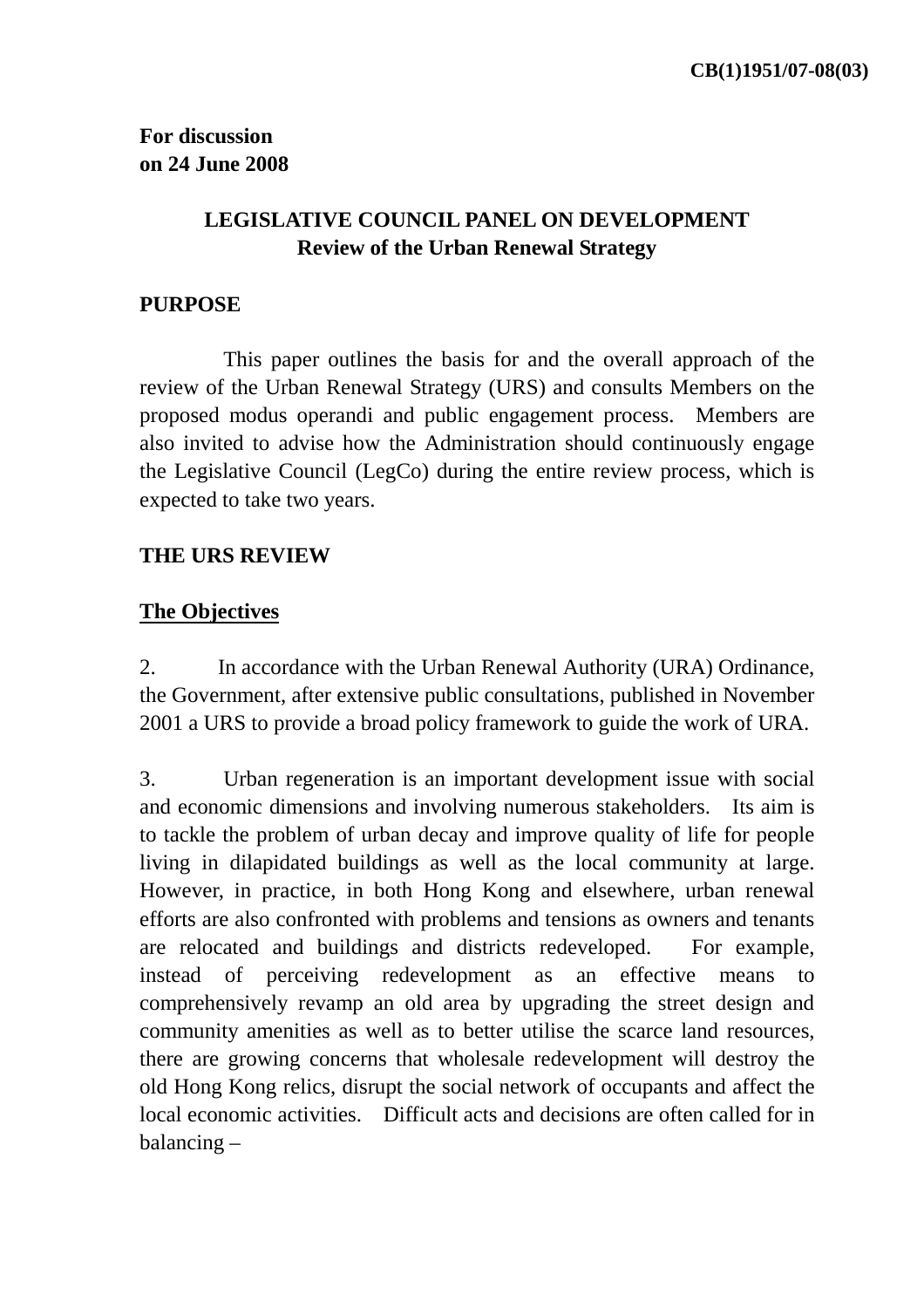- the interests and needs of individual owners/tenants versus the public:
- $\cdot$  financial prudence and sustainability versus compensation demands; and
- development versus preservation.

Based on experience in the past seven years, we consider it timely to launch a major review of the URS in order to reflect changing circumstances and public aspirations. An updated URS following this major review will enable us to take forward future urban renewal work in Hong Kong.

# **The Approach**

4. We aim to conduct a root-and-branch review and will adopt an open mind in conducting the review. We will examine together with Members and the community different aspects of urban regeneration, including, if necessary, any amendments to the URA Ordinance. There will be no pre-determined agenda and we will invite relevant stakeholders and the public to assist in setting the agenda of the review (more details on the agenda setting stage are set out in paragraphs 16 to 20 below.)

5. To provide some useful background or reference for the initial stage of the review, we set out below what has been practised or achieved by URA under key aspects of the URS. More details of URA's work are set out in the LegCo Development Panel paper entitled "Progress of the work of Urban Renewal Authority".

## **(i) Redevelopment**

• Over the past seven years, URA together with its strategic partner, the Hong Kong Housing Society (HKHS), have commenced ten new redevelopment projects commenced under the URA Ordinance plus another 25 redevelopment projects inherited from the former Land Development Corporation (LDC). Upon completion, these 35 redevelopment projects would have improved the living conditions of some 18,000 people.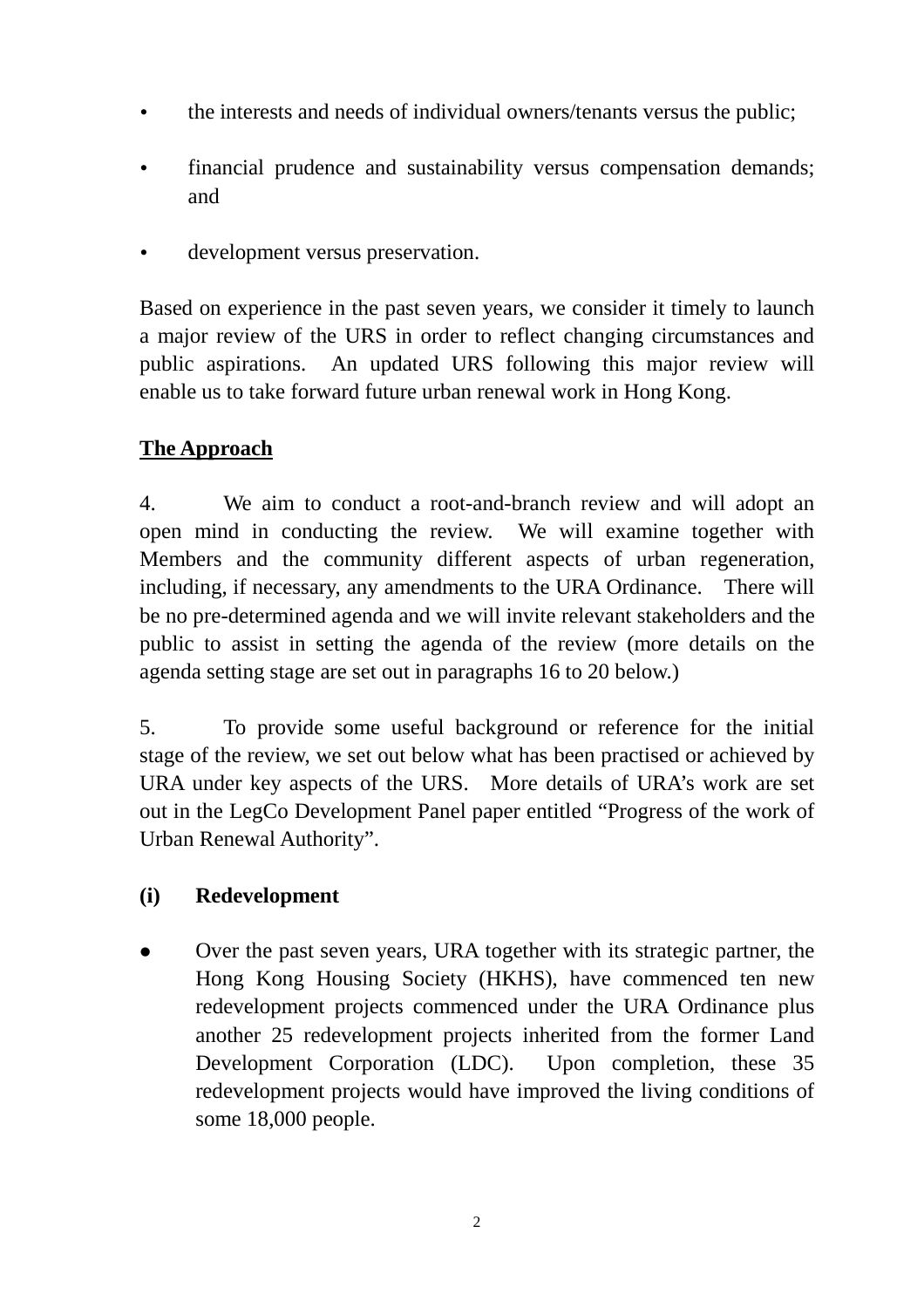With this pace of redevelopment, no doubt reflecting the statutory planning processes and the time needed to resolve difference and acquire/resume properties, it is necessary to examine whether the target of commencing 225 redevelopment projects (including 25 ex-LDC projects) in 20 years as envisaged in the current URS is realistic or desirable.

#### **(ii) Rehabilitation**

 $\overline{a}$ 

- URA has, in line with the current URS, set up a Maintenance Costs Reimbursement Scheme to reimburse building owners of maintenance costs incurred. This scheme encourages and assists owners to comply with statutory building orders even if the buildings are likely to be redeveloped in a few years' time. URA has also proactively assisted eligible owners to renovate their buildings on a voluntary basis, through the provision of material and technology assistance, loans and special grants under its various rehabilitation assistance schemes. About 36,000 residential units in over 450 buildings have benefited from support of URA through these schemes.
- URA's rehabilitation initiatives form an integral part of Government's and HKHS' effort<sup>1</sup> to address the problem of aging building stock, a sizable problem given that about 15,000 private buildings are now aged over 30 years, and the number will increase to 22,000 buildings in ten years' time. Rehabilitation, in lieu of redevelopment, may be a more viable urban renewal approach, although in the long run buildings coming to the end of their physical and economic lives would eventually need to be redeveloped. There appears to be scope for synergy and enhanced cooperation amongst URA, HKHS and Government in the provision of various forms of assistance to owners in building rehabilitation.

<sup>&</sup>lt;sup>1</sup> The Government has introduced a number of assistance schemes, including the Building Safety Loan Scheme and the Coordinated Maintenance of Buildings Scheme under the Buildings Department, as well as the Building Maintenance Grant Scheme for Elderly Owners administered by HKHS. HKHS has also put in place the Home Renovation Loan Scheme, Building Maintenance Incentive Scheme and the Building Management Incentive Scheme. Backed by the community consensus reached through a two-stage consultation process, the Government is also working on legislative proposals to introduce the Mandatory Building Inspection Scheme for preventive building maintenance.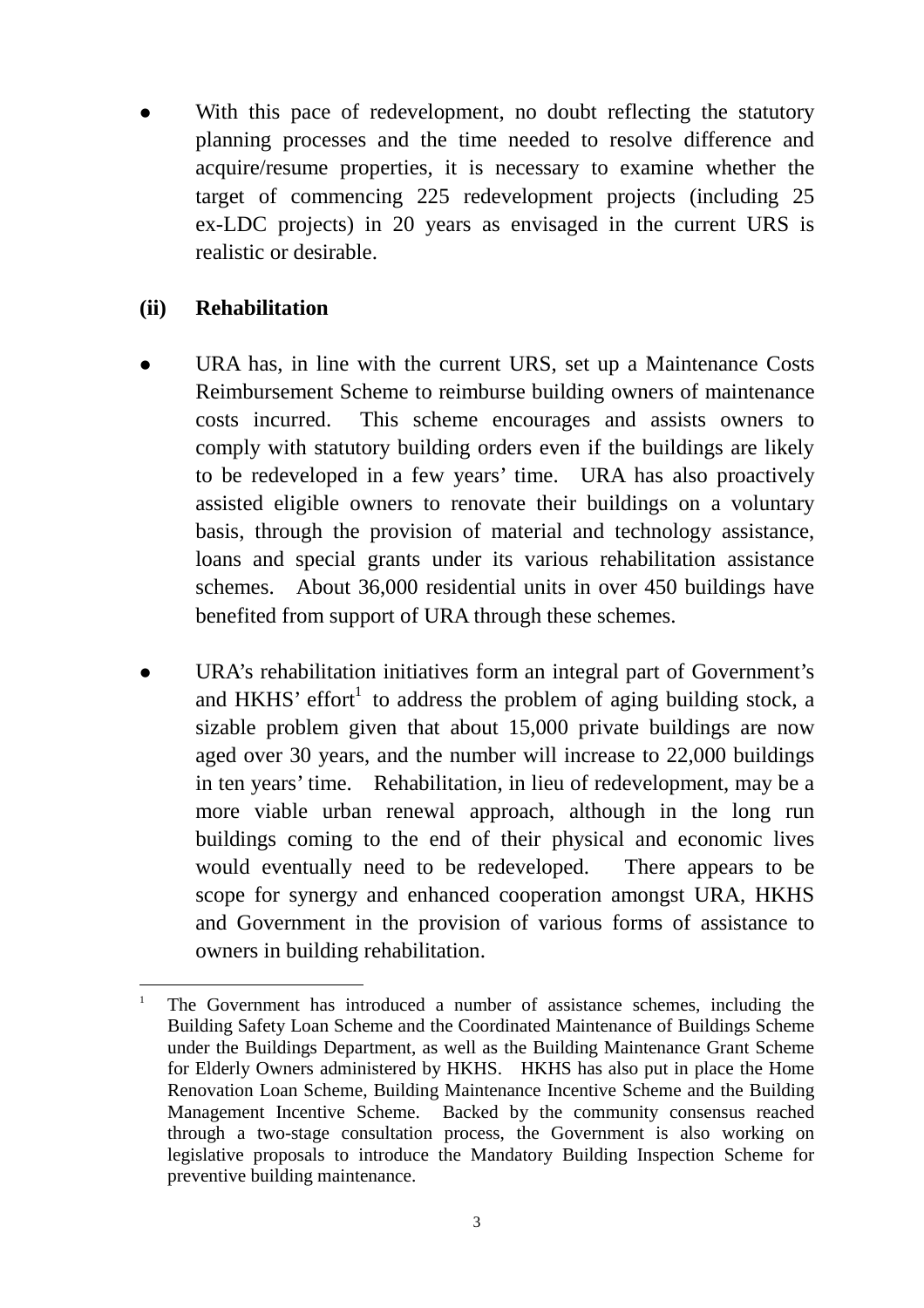#### **(iii) Preservation and Revitalisation**

- URA has so far preserved about 25 buildings with historical significance in its projects. As part of the Government's priority placed on heritage conservation, the Chief Executive has, in his 2007-08 Policy Address, requested URA to preserve more pre-war buildings. URA is now working on a strategy to preserve 48 pre-war verandah type shophouses.
- When putting the preserved buildings to adaptive re-use, it has not been easy to apply the modern building safety standard to historical building structures while striving to meet the conservation requirements. Adaptive re-use of the five preserved shophouses in the Johnston Road project for fine dining has successfully attracted a lot of interests in the community and has acted as a catalyst to revive business activities in the neighbourhood. Nonetheless, restoration costs involved have been very high and the difficulties in identifying a financially sustainable re-use generally acceptable to the community should not be under-estimated. There are rising public aspirations to preserve not only the buildings but also the surrounding neighbourhood and social fabrics.

#### **(iv) Community Benefits**

- In the 35 redevelopment projects carried out by URA and the HKHS since 2001, over 11,000 new residential flats, about 20,000  $m<sup>2</sup>$  of open space, about  $55,000m^2$  of G/IC facilities (such as public transport interchange, multi-purpose activity hall, indoor stadium, youth centre and elderly home, etc.) have been or will be provided for the benefit of wider community. After new developments are completed and put into operation, not only do people in the neighbourhood enjoy better facilities and environment, business in the district have also benefited from increased pedestrian flow and greater demand for goods and services. The Langham Place project in Mong Kok is a case in point.
- URA's revitalisation, preservation and rehabilitation efforts have also improved the environment of and injected vibrancy into older districts.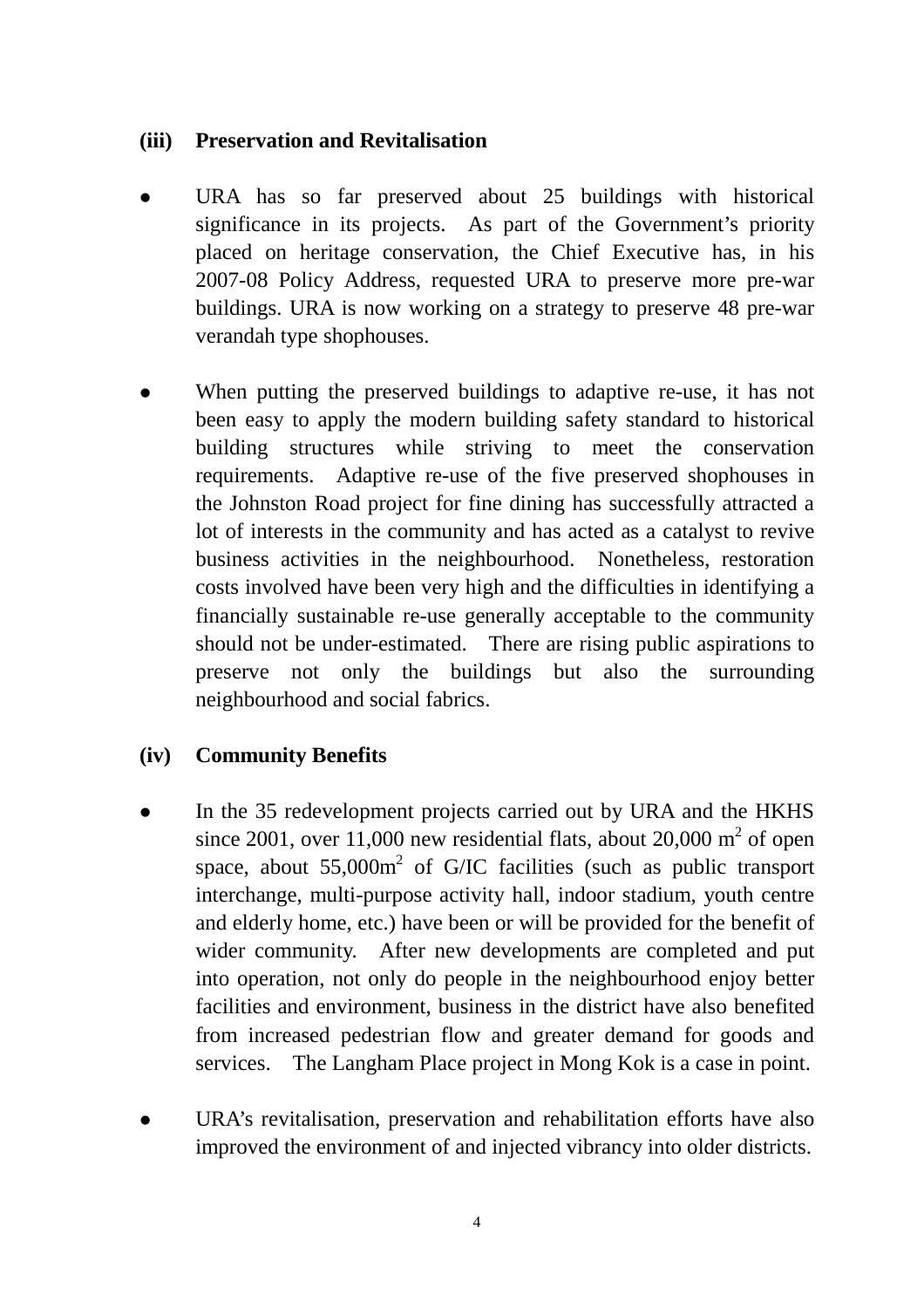### **(v) Target Areas**

- To facilitate better restructuring and replanning, nine sizeable target areas have been designated for urban renewal in the current  $URS<sup>2</sup>$ . Urban renewal efforts have been carried out in all the target areas except Yau Tong which is mainly under industrial use and single ownership, hence is accorded lower priority. To allow a more focused 4R approach (i.e. redevelopment, rehabilitation, revitalisation and preservation), URA has drawn up smaller action areas within the Target Areas.
- Despite the relatively large target areas, the 225 urban renewal projects planned in the URS are site specific. Change in land use zoning in land parcels within and outside the target areas as well as transfer of development potential between sites for integrated planning are beyond what is currently envisaged in the URS.

## **(vi) Planning Process**

- Under the URA Ordinance, URA may formally commence its redevelopment projects either as a development scheme or as a development project. Development schemes involve changes to land uses governed by Outline Zoning Plans and the relevant planning procedures with statutory timeframe would be involved. Development projects are subject to planning related procedures under the URA Ordinance.
- The main concern of many owners and tenants affected by a redevelopment scheme is the relative long time taken to go through the statutory planning procedures before which URA would not commence its acquisition process.
- There has also been increasing public demand for greater involvement and participation in drawing up the planning parameters, development

 $\overline{a}$ 2 The nine target areas are Kwun Tong, Ma Tau Kok, Sai Ying Pun, Sham Shui Po, Tak Kok Tsui, Tsuen Wan, Wan Chai, Yau Ma Tei and Yau Tong.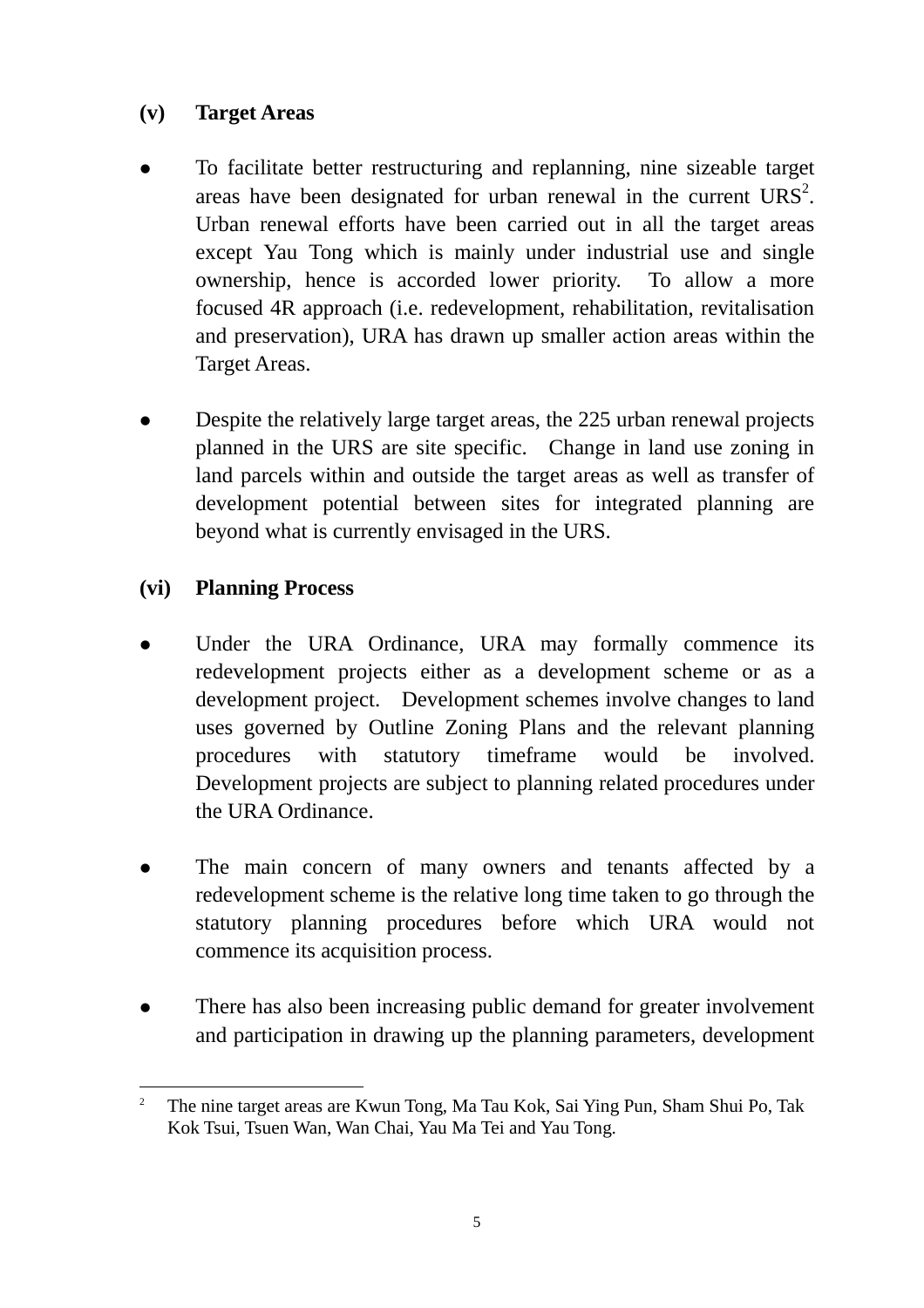intensity and future uses etc. of a development scheme at an early stage of the planning process.

Moreover, although URA has, in line with the URS, carried out social impact assessments for its redevelopment projects, there are views that the impact on social fabric has not been fully addressed.

#### **(vii) Acquisition and Resumption**

- URA's acquisition policy is based on the decision of the Finance Committee of Legislative Council in March 2001 on compensation for Government land resumption, plus some additional incentives. Over the years, URA has devised a number of compensation arrangements, such as the "Expression of Interest in Purchasing Arrangement" whereby affected residential owners may register their interests and be given priority to purchase a new flat in the new development. In the 18 redevelopment projects with resumption completed or almost finished, 81% of all the interests were acquired by URA before resumption whereas 19% were resumed by the Government. Only 30 out of some 2,650 interests appealed to the Land Tribunal.
- The acquisition and clearance process is getting more and more difficult and protracted. Operators and owners of some trades, especially those causing environmental nuisance but are tolerated in older districts, may have difficulties in finding new locations to restart their businesses. The current problems arising from the resistance of shop owners/operators and occupants of illegal structures were not foreseen when the compensation package was discussed in 2001.

#### **(viii) Public Involvement**

URA has adopted a people-centered approach to engage the public. Intensive community development efforts have been made by URA throughout the implementation process from planning to acquisition stage. Different channels are employed, including the District Councils, URA's District Advisory Committees, the Social Service Teams and direct engagement with the stakeholders.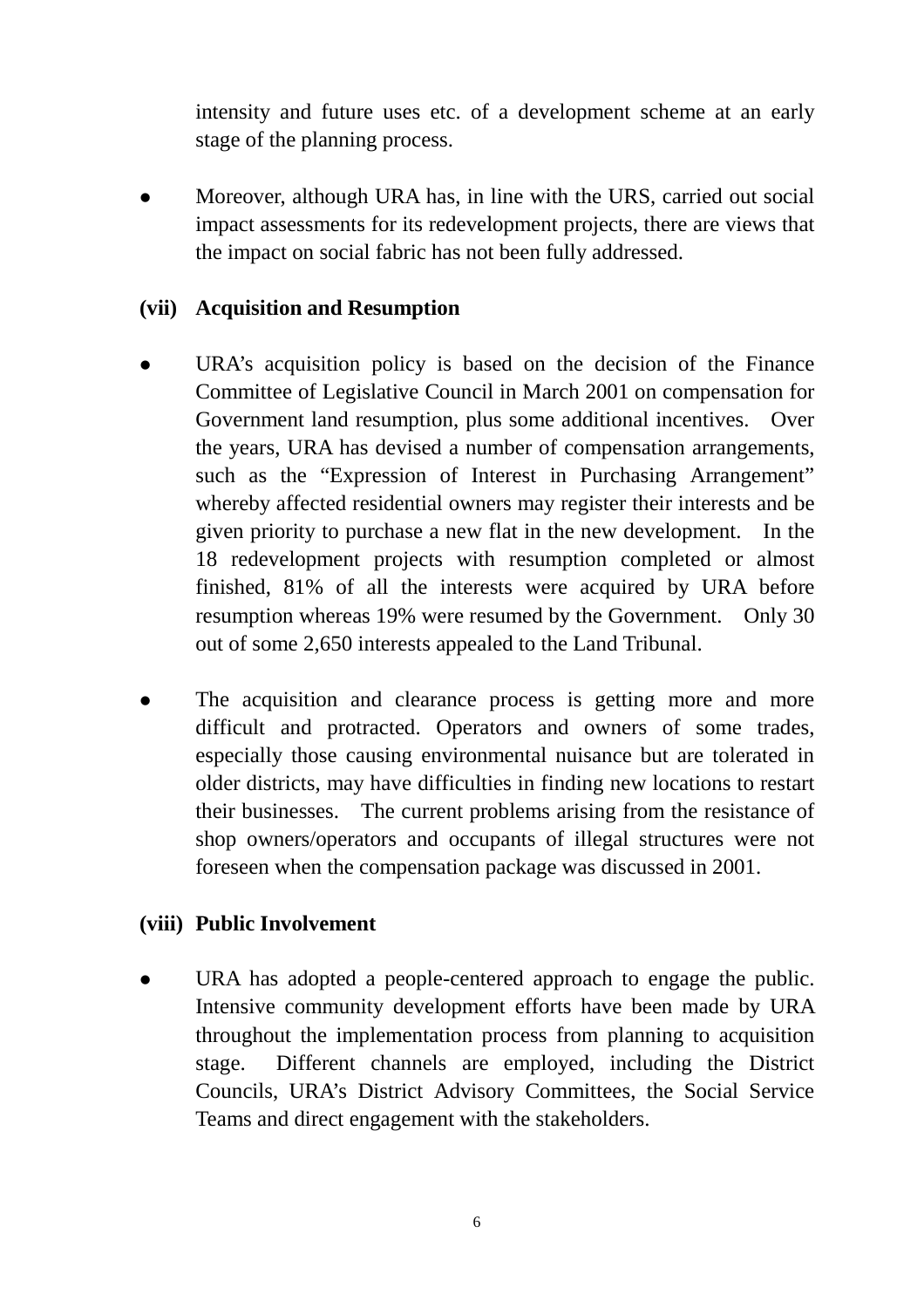To forestall speculators from moving in a redevelopment project to claim compensation, public consultation on a redevelopment project (other than the ex-25 LDC projects due to historical reason) is only done after its commencement. Inevitably, there will be occupants within and outside the project boundary objecting to redevelopment due to various reasons. Some shop operators and heritage conservation groups have staged strong protest against redeveloping certain project sites. How and where to draw a line to proceed with a commenced redevelopment project with less than 100% support remains debatable.

#### **(ix) Financing**

- The Government has made \$10 billion capital injection to URA and agreed in principle to charge nominal premium for redevelopment sites subject to Financial Secretary's approval. The URA Ordinance stipulates that URA "shall exercise due care and diligence in the handling of its finances" and the URS requires "a self-financing urban renewal programme in the long run". URA's current financial position is healthy with net assets standing at \$14.4 billion by the end of March 2008. This is largely due to the property market cycle with acquisition of some projects made in the aftermath of SARS and subsequently tendered for redevelopment when the property market has picked up.
- The viability of redevelopment projects and hence the source of income to sustain the urban renewal programme is subject to great uncertainty. High acquisition costs (a record high of over HK\$9,900 per square feet (net floor area) of residential owner-occupier compensation in a recent project) coupled with the community aspiration for lower density development are affecting the financial viability of redevelopment projects. For example, based on its latest forecast URA has had to write down \$1 billion for the Sai Yee Street project and anticipates the need to write down about \$2 billion in 2008/09 for the Kwun Tong Town Centre project.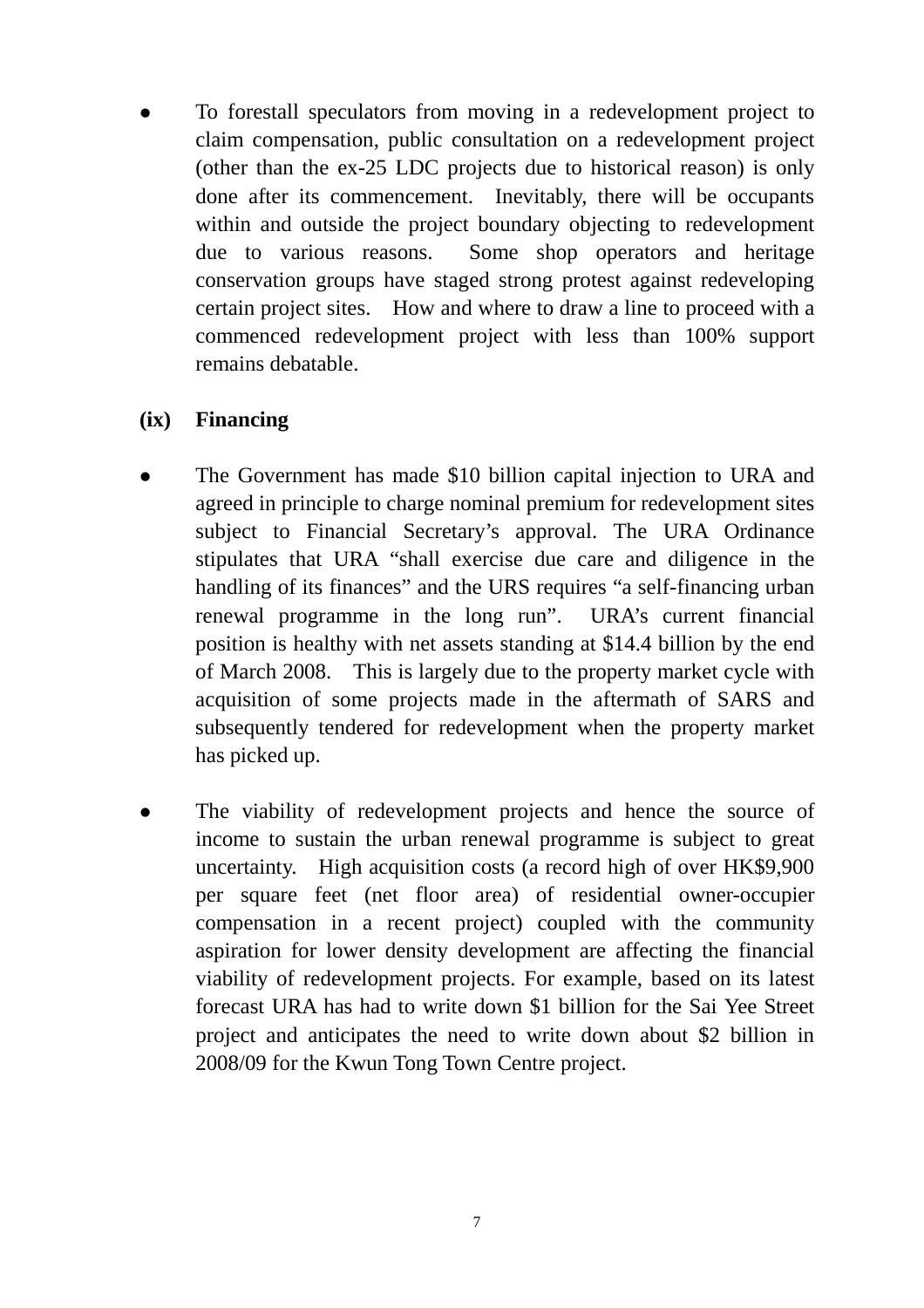## **(x) URA's Corporate Governance**

- URA is governed by the URA Board, members of which are appointed by the Chief Executive. The URA Board currently consists of the Chairman and 25 other members from diverse background, including academia, business, legal, property, social work, Government and three LegCo members who provide an important link with LegCo. To avoid conflict of interests, URA Board members are required to declare interests and a register of the declared interests is made available for public inspection.
- URA has been taking measures to increase its transparency and public accountability. Since mid-2007, URA has held media briefings and issued press releases after Board meetings to inform the public of major decisions reached. The Board meetings are not open to the public due to the need to protect commercially sensitive information.
- URA submits its work progress and work plans to LegCo annually and updates LegCo on major developments from time to time proactively. Remunerations of URA senior staff and other informative details are published in URA's annual report which is tabled in the LegCo.

## **Modus Operandi of the URS Review**

6. We propose that the URS review should comprise a robust and extensive public engagement process supported by studies on urban renewal experience in a number of comparable cities.

## **Steering Committee**

7. A Steering Committee on URS Review will be set up to guide and monitor the whole review process, facilitate public participation and recommend to the Government how the URS should be revised. The Committee will be chaired by the Secretary for Development with members who are experienced in urban renewal, city planning, heritage conservation and community work.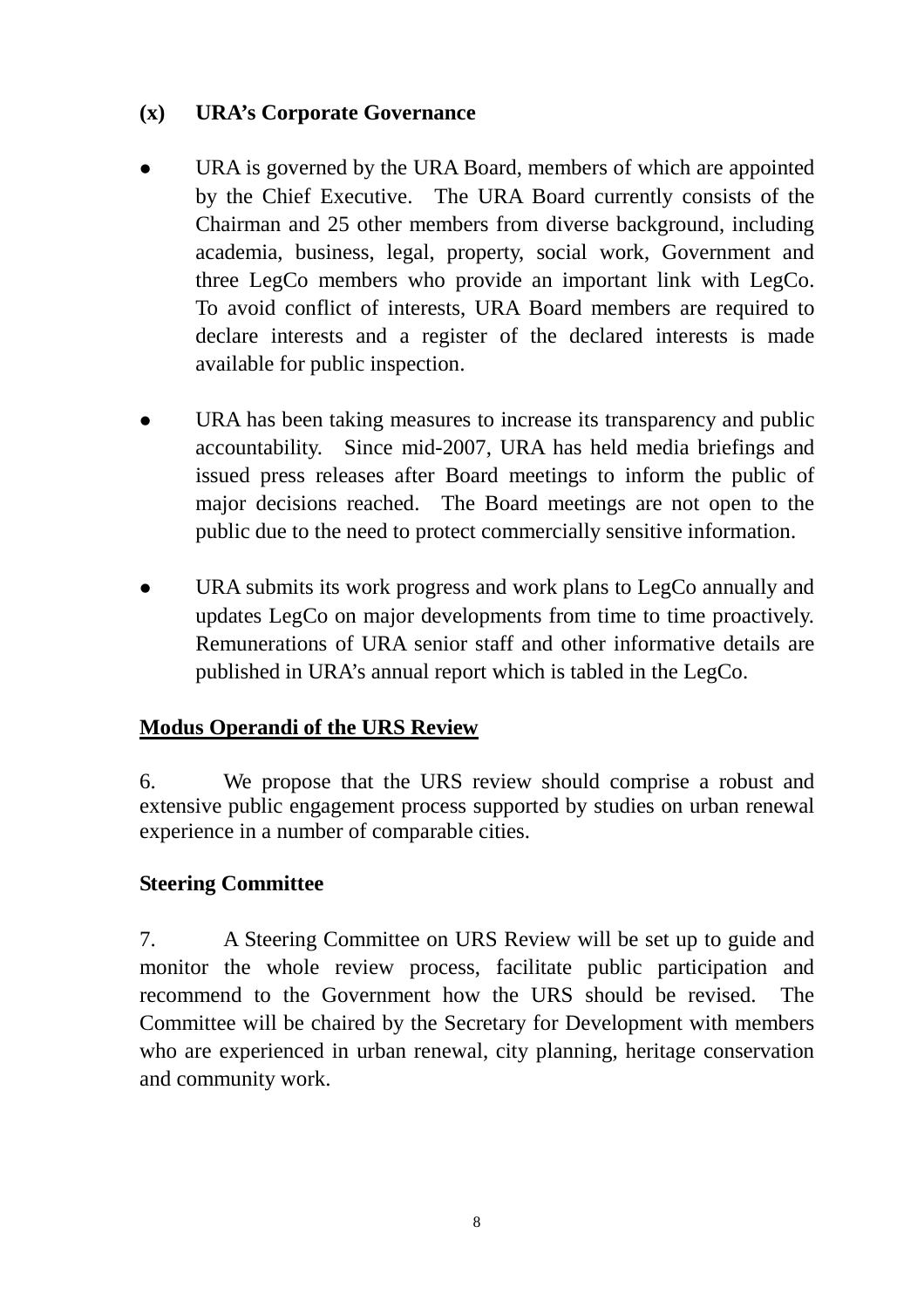## **Overseas Studies and Visits**

8. We will commission a consultant to research into urban renewal policies and practices in comparable Asian cities in Mainland China, Japan, Singapore, etc. We will conduct in-depth studies and invite experts from these cities to shed light on their approach to urban renewal, their successes and lessons learned. The information obtained will serve as a solid and objective basis for discussion by the community during the public engagement stage.

9. The study and reporting will be conducted over a period of about six months. With the support of URA, we have already invited Expression of Interests (EOI) for this consultancy. The proposed scope of work of the consultancy study on urban renewal policies is at **Annex A**.

10. In order to obtain first hand understanding on how other government and non-government agencies formulate and deliver their urban renewal missions, we will also arrange overseas visits with key stakeholders during the review process.

### **The Public Engagement Process**

11. It is important to gauge the views of Hong Kong people on the future direction of urban regeneration. The extensive and thorough public engagement process will be structured into three stages, namely "Envisioning", "Public Engagement" and "Consensus Building".

12. Throughout the three-stage process, we will put in place a dedicated website for the review to disseminate information to the public and to facilitate participation and discussion of the public. Web-based discussion forum, blogs or other prevailing web technology will be used to help solicit views from the public. The progress of the review, programmes of engagement activities as well as the reports of each stage will also be posted onto the website.

13. Other publicity and means of communication, for example pamphlets, road shows, public forums, focus group discussion, questionnaire surveys, interviews and advertisements in the mass media, will also be employed to engage the public at various stages, to ensure that those who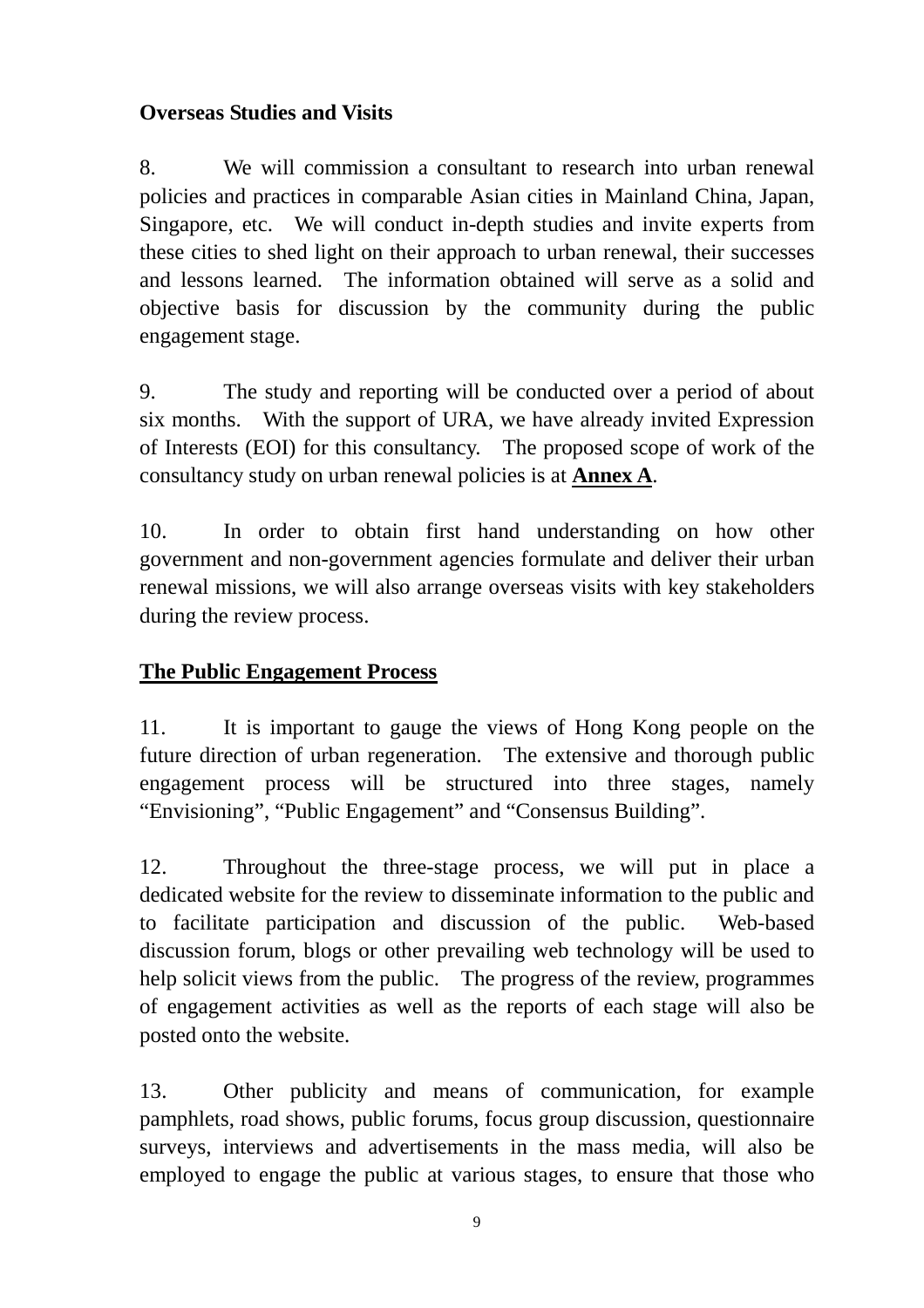have no access to the internet could also participate in the discussion. The public engagement consultant will be responsible for formulating a public engagement strategy and coming up with innovative and interactive communication channels with the public having regard to the prevailing technology and circumstances.

14. Again, with the support of URA, we have already invited Expression of Interests (EOI) for this consultancy. The proposed scope of work of the consultancy service is at **Annex B**.

15. To allow a thorough deliberation of various urban renewal issues, the whole review process is expected to be completed in about two years. The following paragraphs outline the key purpose of each stage.

## **Stage 1 – Envisioning**

16. The Envisioning Stage will help us set the agenda for the review process and the range of topics and issues for discussion. The public engagement consultant will invite relevant stakeholders to a series of focus group discussions so as to solicit their key concerns. The general public will also be informed of the launch of this stage and is welcome to offer their suggestions. The findings of these discussions will be distilled into a list of issues, problems and agenda items that the review should tackle. To make sure that stakeholders' views are properly represented, they will be asked to review the list and the importance given to each item.

17. We are committed to consulting all relevant stakeholders and the general public, including Legislative Council and District Councils, property owners and tenants, social workers, advocacy groups, business groups, retailers and hawkers, professional bodies, academia, etc. Groups/organisations who have earlier expressed interests in urban renewal matters will be invited to participate in the Envisioning Stage. A non-exhaustive list is at **Annex C**.

18. As part of the Envisioning Stage, a seminar on overseas practice will be arranged to enable overseas experts and professionals to share their experience with stakeholders in Hong Kong. This should be able to provide fresh angles on urban regeneration which would assist in this agenda setting stage.

10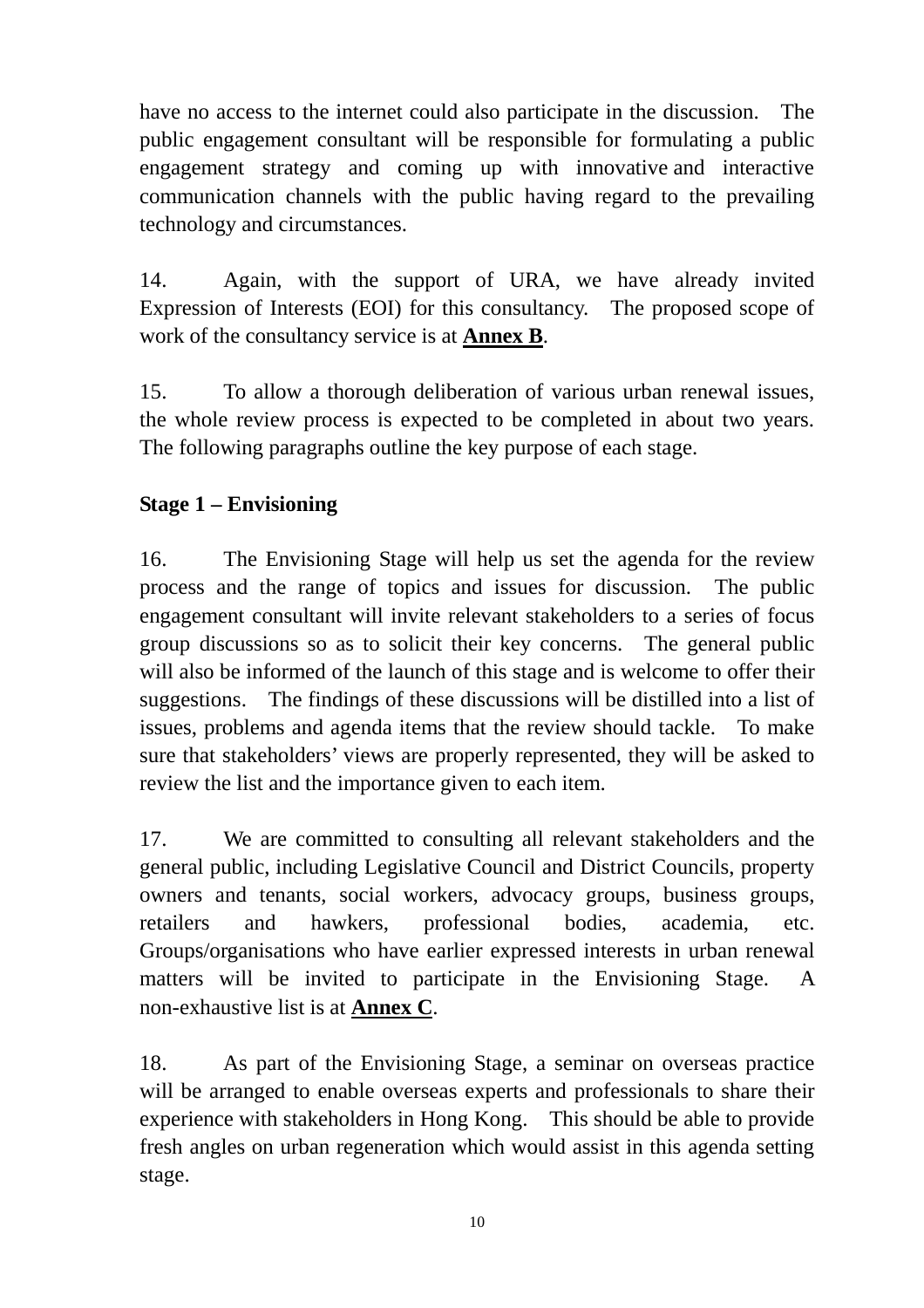19. An Envisioning Report detailing and ranking the issues, problems and agenda items will be prepared. The Report and the findings of the studies on urban renewal policies mentioned in paragraph 8 above will form the basis for consultation with the public during Stage 2 – Public Engagement.

20. We expect that the Envisioning Stage will last for about six months.

## **Stage 2 – Public Engagement**

21. Issues identified at the Envisioning Stage will then be presented to the wider public for thorough discussions. The purpose of this stage is to help the community to better understand what urban renewal can accomplish and the issues of concerns with a view to collecting their views on how the concerns could be addressed.

22. A number of ways to engage the public as outlined in paragraphs 12 and 13 above will be actively employed at this stage to facilitate and encourage greater involvement of the public. We plan to work closely with relevant District Councils to organize some of the discussion forums and public engagement activities.

23. By the end of this stage, a report on views collected with relevant analysis on the options available would be produced. We expect that Stage 2 will take about nine to eleven months.

### **Stage 3 – Consensus Building**

24. The findings of Stage 2, including the choices and preferences of the public on different issues and options, will be reviewed in this concluding stage of engagement. The objective of this stage is to achieve the consensus needed to come up with a revised URS.

25. The public engagement consultant will hold a series of workshops with active participants identified in Stages 1 and 2. The general public is also welcome to join in the discussion. The consultant will assist in identifying the majority views of relevant issues and will base on which and the policy research study to prepare a final report.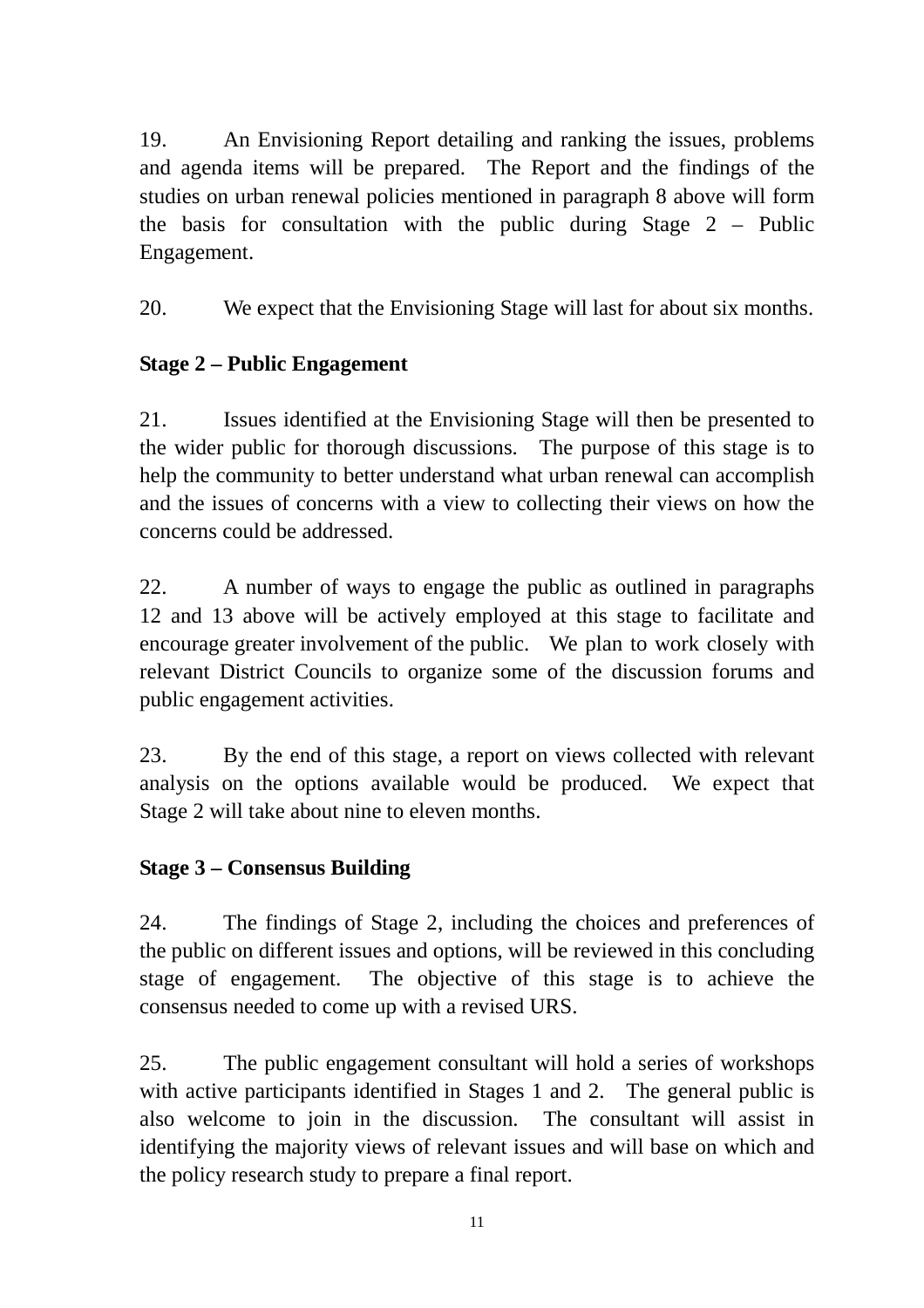26. In the light of the findings of the policy research study, the engagement process and the final report, the Steering Committee will make recommendations to the Government on how the URS should be revised. We expect that the Consensus Building Stage will take about three months.

## **CONTINUOUS ENGAGEMENT WITH LEGCO**

27. Given the importance of the issue, we would like to engage Members throughout the review process so as to allow us to report progress and receive feedback from Members from time to time. For example, we could report to the Development Panel (or any sub-committee therein) on the progress regularly, say every three months and invite Members' participation in various seminars and discussion forums. We would like to seek Members' views/input on this area.

### **ON-GOING PROJECTS**

28. URA will continue its on-going projects during the review process according to prevailing policies. It will also commence new projects in accordance with its annual business plans and corporate plans. The results of the review should not affect any URA projects already commenced.

### **NEXT STEP**

29. Subject to Members' comments, URA and the Administration will revise the consultancy service requirements as appropriate, proceed to arrange for the setting up of the Steering Committee, engaging the consultancy services and formally launching the review next month.

Development Bureau June 2008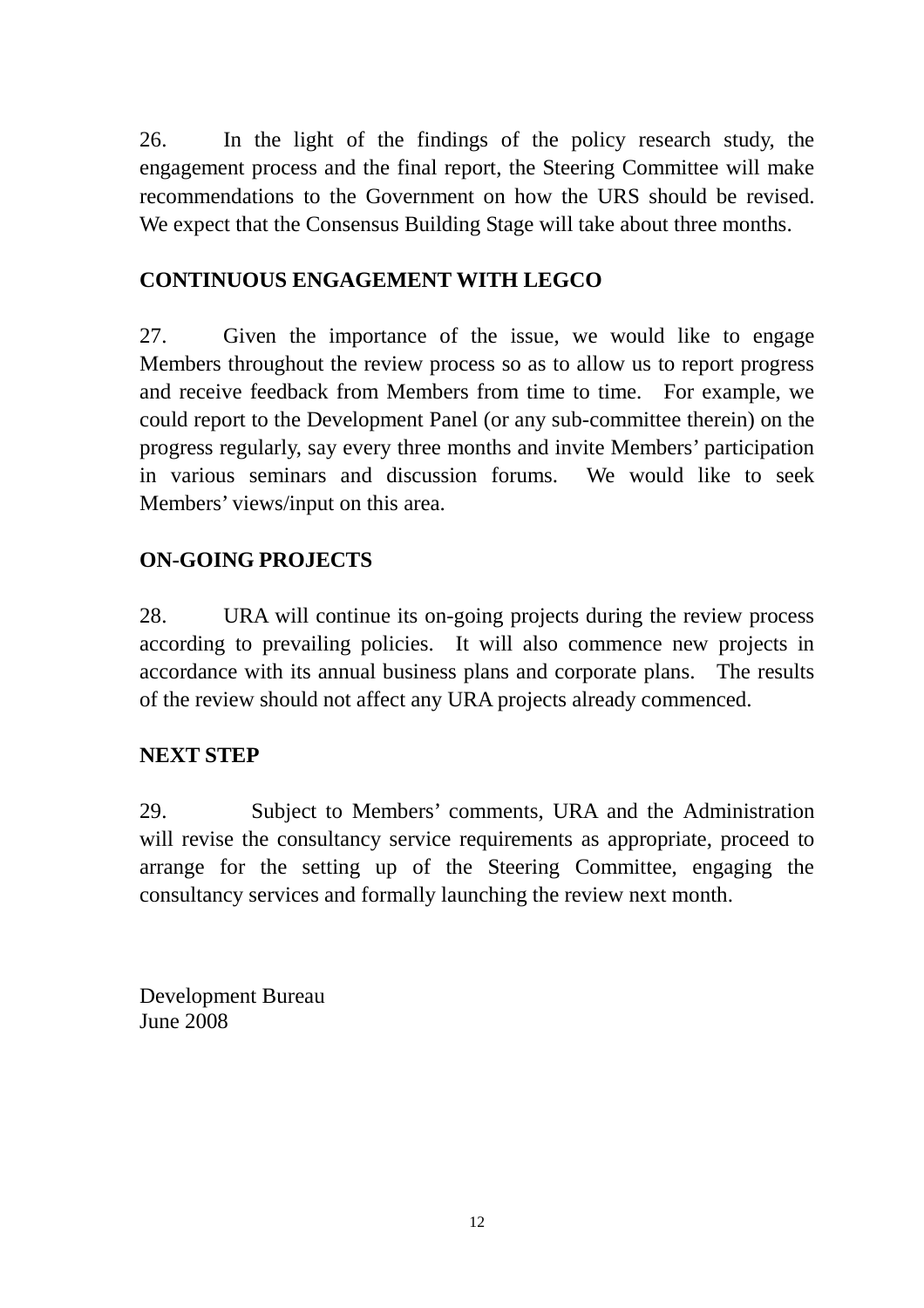## **Consultancy Study on Urban Renewal Policies**

### **Proposed Scope of Work**

#### **1. Introduction**

The Development Bureau with the support of Urban Renewal Authority (URA) is preparing a tender to engage a consultant team to examine the urban renewal experience of a number of comparable cities mainly within Asia. More in-depth knowledge on the need for urban renewal and the experience of comparable cities to Hong Kong will be important for objective discussions and informed decisions by the community and the Government in the review. Visits to the selected cities will be made to review the key effect of policies on the ground through the study of actual practice and interviews with the implementation agents, key stakeholders and affected parties. The key aim of the study is to examine policy options to address key urban renewal issues.

The bulk of the study and reporting will be conducted over a study period of about six months with occasional inputs required from the consultants during the public engagement process of about two years which will commence around the same time. The framework for the conduct of the city comparison and the detailed scope of work are set out below.

### **2. Framework for City Comparison**

The comparison of the experience of international cities by the consultants should make reference to the framework for urban renewal policy and action in Hong Kong such as:

- the legislative and policy background and mandate (equivalent to URA Ordinance and Urban Renewal Strategy (URS));
- the nature of the principal renewal agents (e.g. equivalent roles to those of URA and HKHS);
- the emphasis of renewal actions be they on redevelopment, rehabilitation, preservation, revitalisation or other means;
- the policy approach and powers to enable property acquisition or resumption (compulsory purchase) and the nature of compensation offered;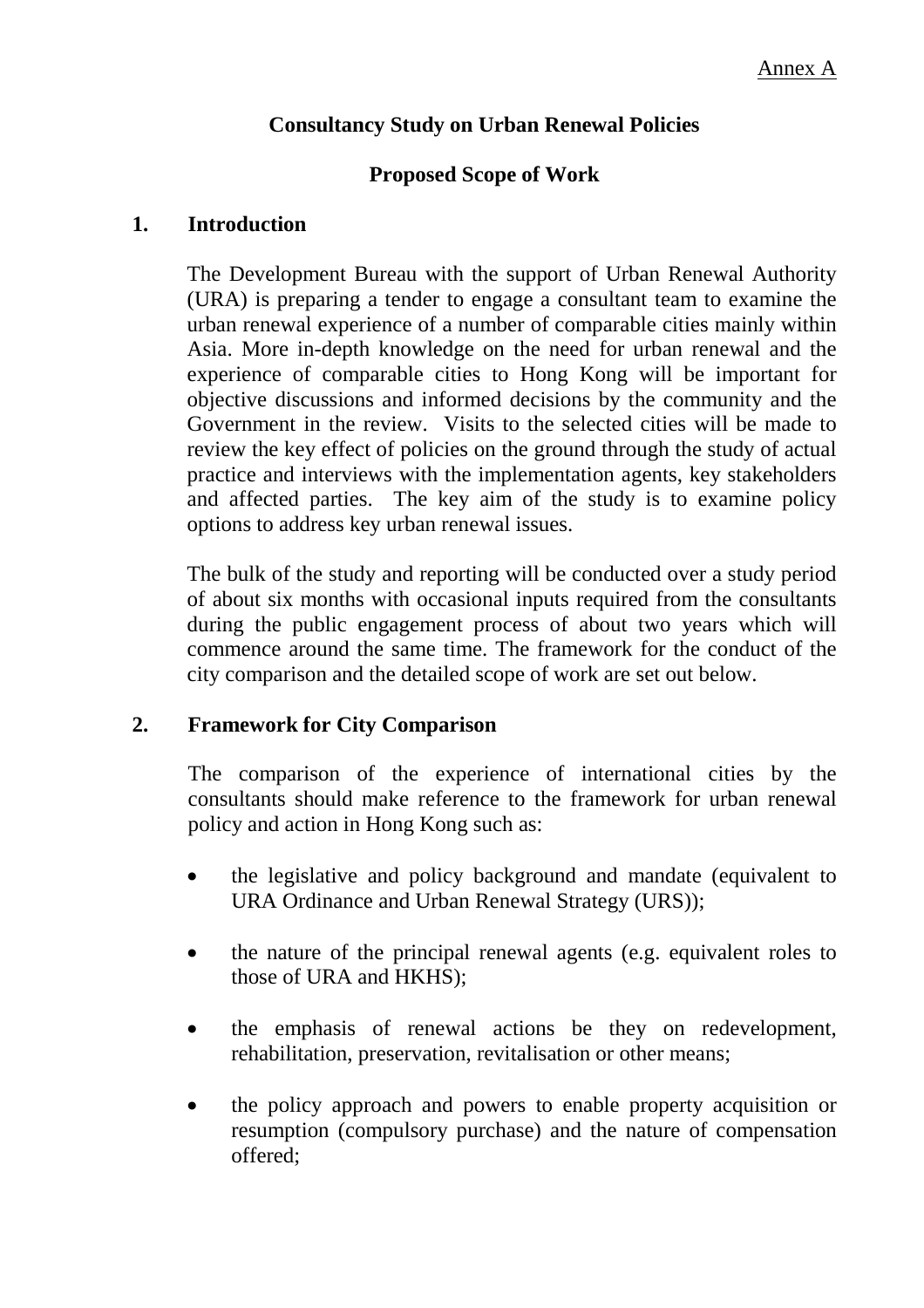- the level and extent of public consultation for different forms of policy intervention;
- the finance of urban renewal;
- the broad nature and scale of renewal projects.

#### **3. Scope of Work**

The scope of consultancy services is as follows:

- 3.1 to study the urban renewal experience in at least five comparable cities in mainland China (e.g. Guangzhou, Shanghai), Taiwan (e.g. Taipei), Singapore or Japan (e.g. Tokyo) or other cities elsewhere in Asia or beyond;
- 3.2 to review the relevant legislation and policies and general achievements and conduct an in-depth study of at least one actual project preferably implemented in the last three years in each city;
- 3.3 to visit the project site, interview representatives of the implementation agency, relevant concern groups and activists, and if possible some affected owners/ tenants, and the neighbouring community;
- 3.4 after studying the overseas experience, to provide analytical comments and possible but practical options relevant to the Hong Kong context to address urban renewal issues and problems. This will be used for discussion purposes during the 'public engagement' stage;
- 3.5 to assist in identifying and inviting the relevant overseas speakers to the seminar at the end of' the 'envisioning' stage;
- 3.6 to participate as experts in the seminar and the 'public engagement' and 'consensus building' stages;
- 3.7 to attend progress meetings with the client and meetings of the Steering Committee on URS Review and prepare meeting papers as required;
- 3.8 to carry out additional work as instructed by the client based on additional fees to be agreed;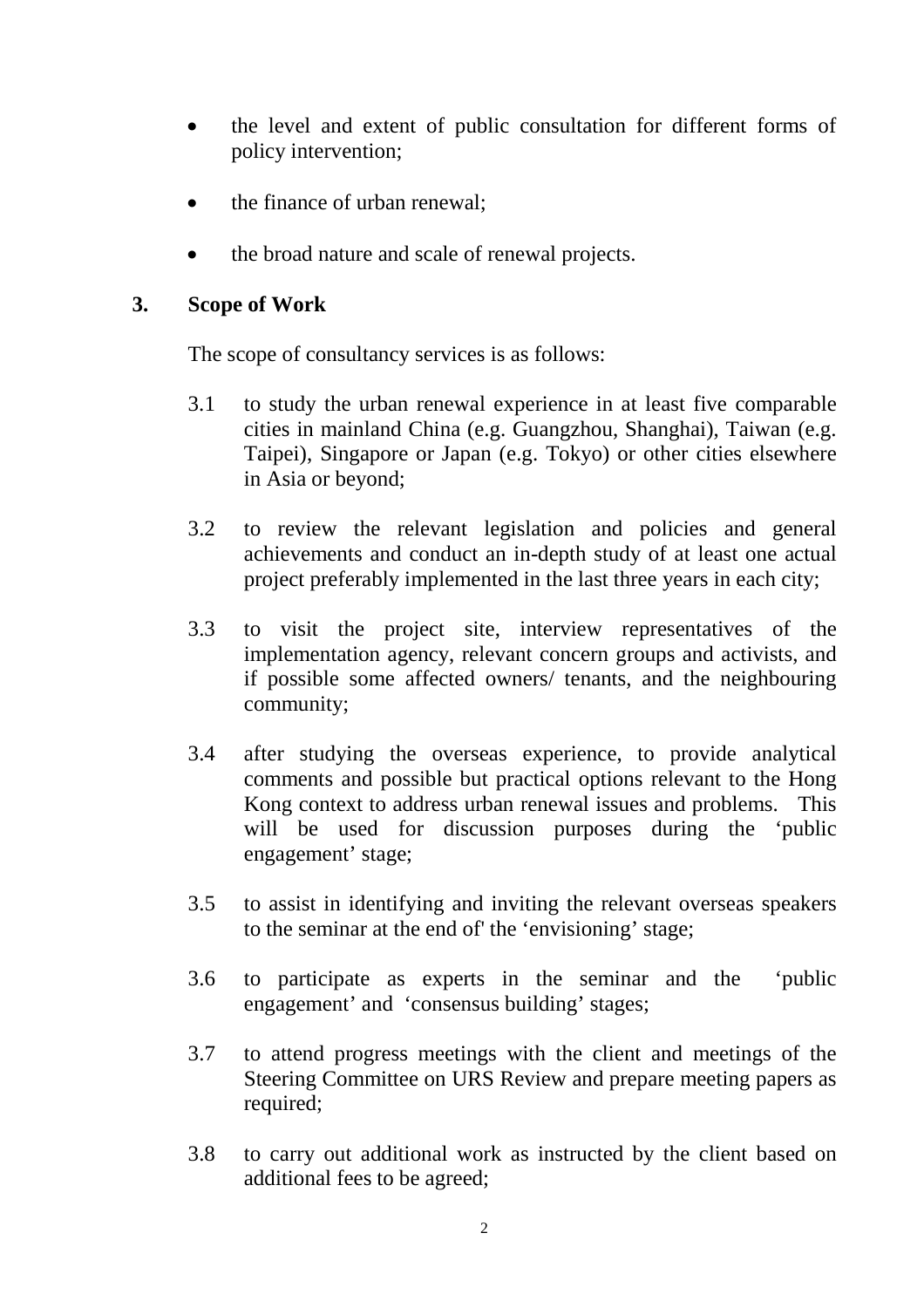- 3.9 to participate and assist in arranging overseas study visits;
- 3.10 to prepare and present reports as tentatively set out in section 4 below to the client and the Steering Committee on URS Review for consideration.

### **4. Tentative Programme and Deliverables**

| (a) | Inception Report                                               | Aug 2008        |
|-----|----------------------------------------------------------------|-----------------|
| (b) | International Experience Review Report<br>(general experience) | <b>Nov 2008</b> |
| (c) | International Experience Review Report<br>(project experience) | Dec 2008        |
| (d) | Information pack for public engagement                         | <b>Jan 2009</b> |
| (e) | <b>Draft Final Report</b>                                      | Feb 2009        |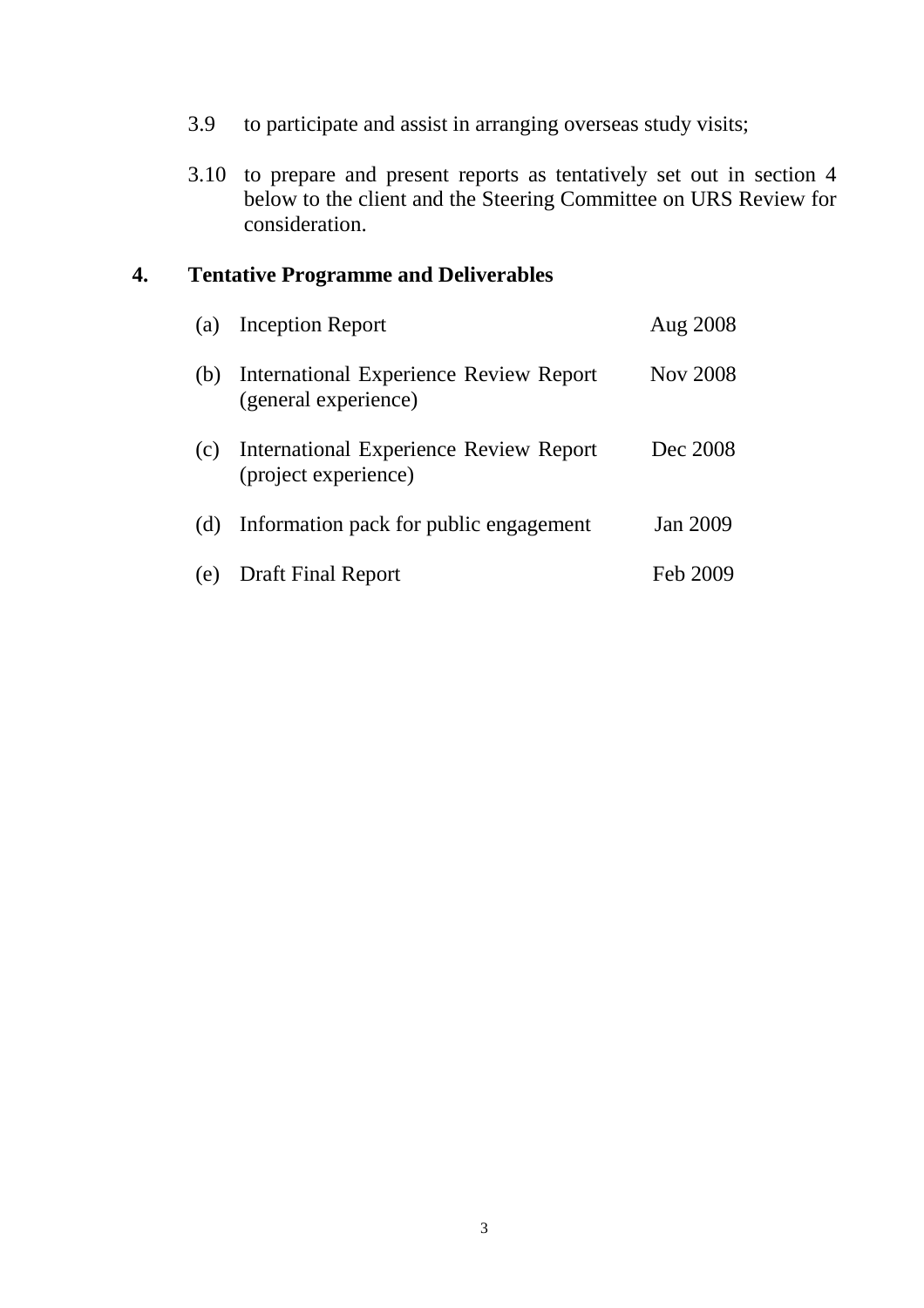#### **Consultancy Service on Public Engagement**

#### **Proposed Scope of Work**

#### **1. Introduction**

The Development Bureau with the support of Urban Renewal Authority (URA) is preparing a tender to engage a consultant team to offer services to conduct the public engagement of the review. The consultant will be responsible for leading the engagement and providing all necessary consultancy services including formulating details of the public engagement strategy, conducting all activities for the planning, media promotion and implementation of public engagement events, conducting surveys, managing and upgrading a website to collect public views, and preparing reports for all the different stages of public engagement. The consultant will also be responsible for preparing a final report to the Government based on the findings of policy research and the findings of the public engagement programme, and make recommendations on how the URS should be revised.

The public engagement stages from agenda setting to consensus building and final reporting are likely to take around two years. The detailed scope of work is set out below.

#### **2. Scope of Work**

- 2.1 In accordance with the proposed URS Review process, the scope of consultancy services will be as follows:
	- (a) to formulate and refine an innovative and effective public engagement strategy and programme by means of an inception report and seek endorsement from the URS Review Steering Committee;
	- (b) to plan and implement various public engagement activities including but not limiting to items (c) to (q) below;
	- (c) to prepare briefing and exhibition materials (with relevant input from the urban renewal policy research consultants);
	- (d) to invite the appropriate guests, collaborators and stakeholders, and administer registration;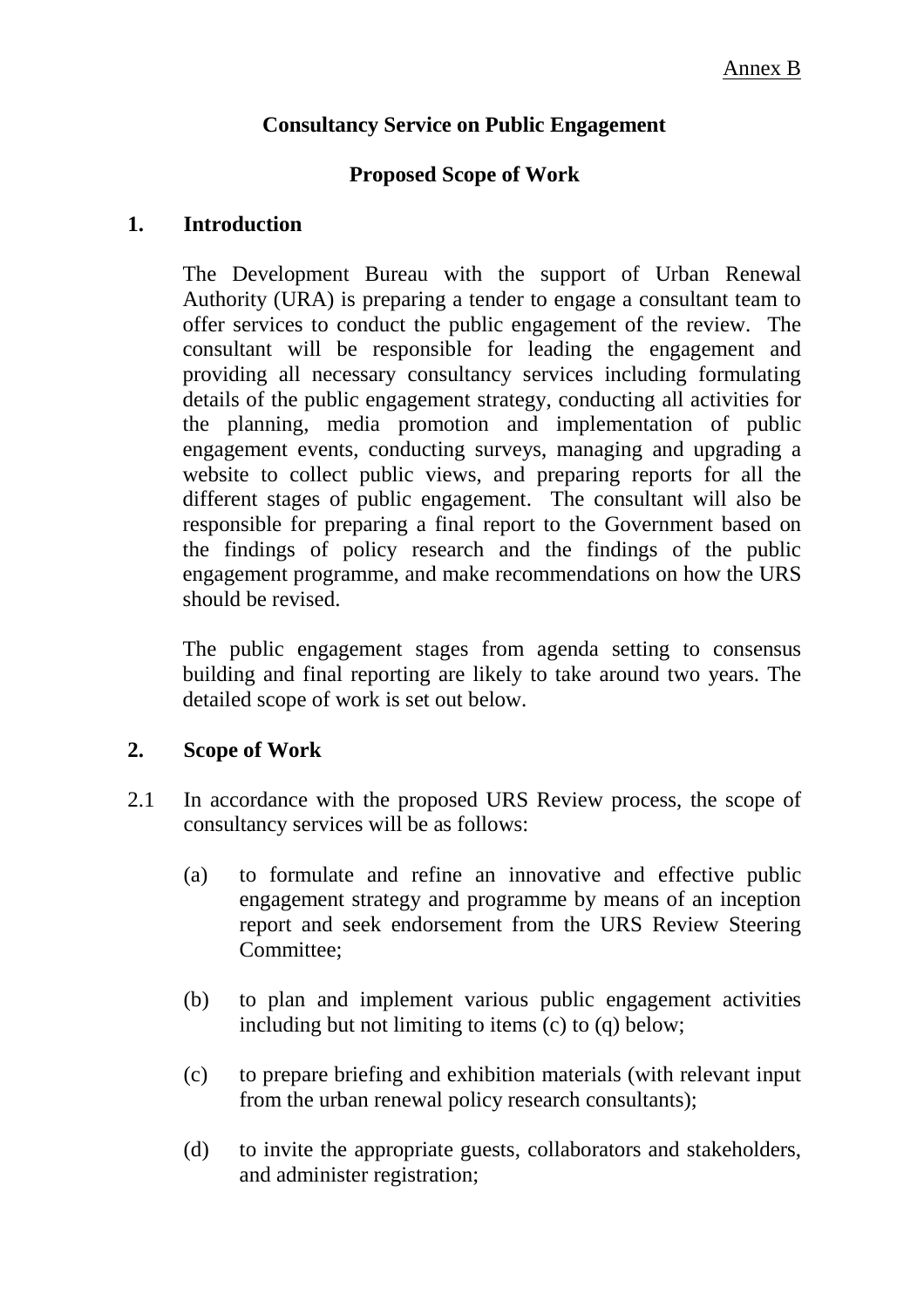- (e) to book and arrange suitable venues;
- (f) to promote the engagement activities through different effective means of communication, including production and launch of publicity programmes such as API on TV, radio or other media;
- (g) to facilitate discussions and carry out surveys;
- (h) to manage and monitor a URS Review website in traditional Chinese, simplified Chinese and English. The website will include means such as a blog for the public to readily submit its views which will be collated into meaningful input to the review;
- (i) to thoroughly understand the findings of the research on urban renewal policies in order to prepare relevant briefing and exhibition materials;
- (j) to conduct focus groups at the 'envisioning' stage, and further focus groups as required at the 'public engagement' stage;
- (k) to conduct road-shows on Hong Kong Island, East Kowloon, West Kowloon, Tsuen Wan and other locations within the HKSAR during the early 'public engagement' stage;
- (l) to conduct structured interviews of members of the public at each of the road-shows;
- (m) to conduct public forums on Hong Kong Island, East Kowloon, West Kowloon and Tsuen Wan at the later 'public engagement' stage;
- (n) to conduct workshops at the 'consensus building' stage;
- (o) to plan, arrange and lead overseas study visits;
- (p) to attend progress meetings with the client and meetings of the Steering Committee and prepare meeting papers as required; and
- (q) to prepare notes of discussions, survey reports, reports for each stage to the client and the Steering Committee as required. Reports will be prepared in English and also in Chinese where required.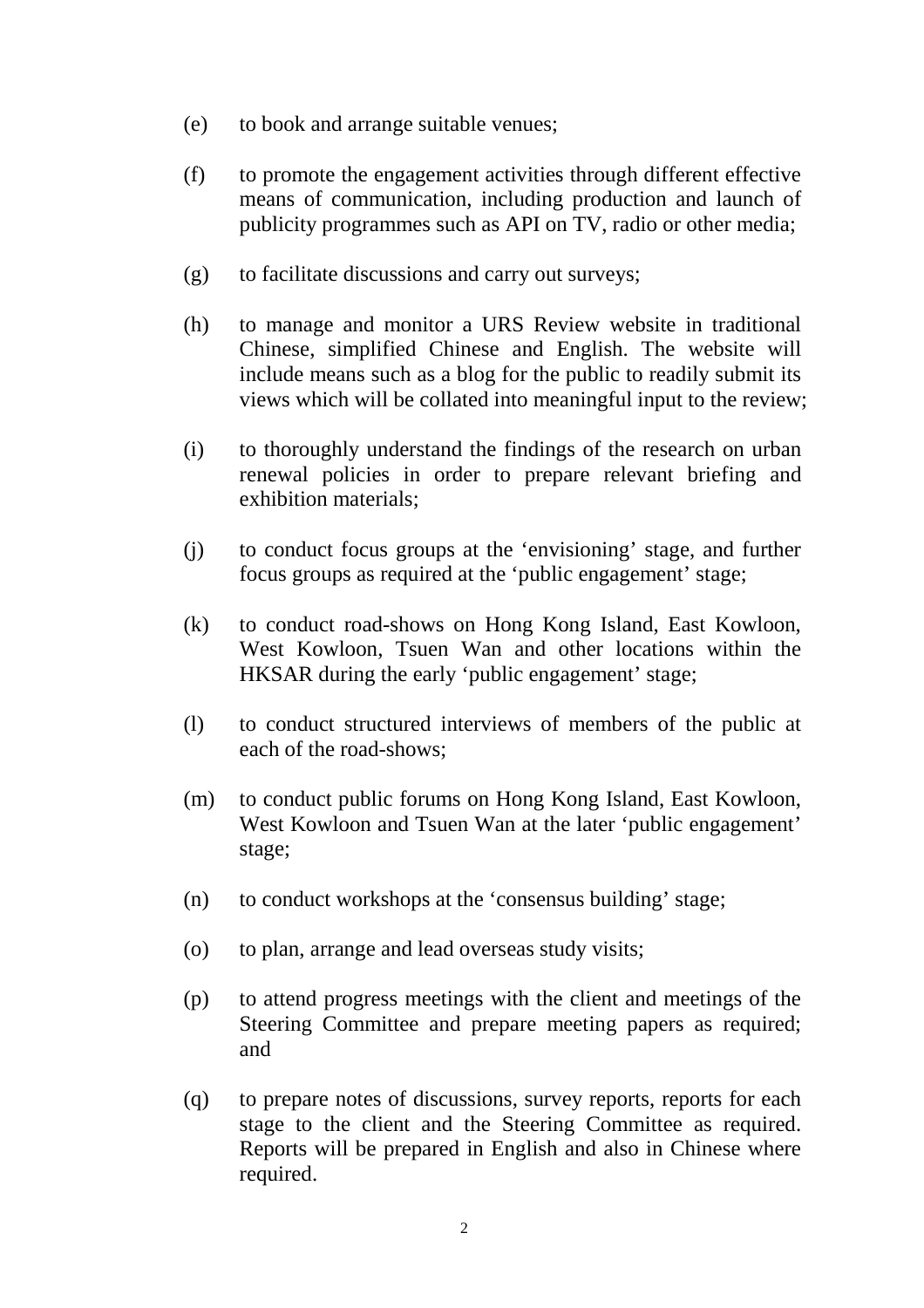# **3. Tentative Public Engagement Programme**

| <b>Envisioning Stage</b>        | <b>August 2008 – January 2009</b> |
|---------------------------------|-----------------------------------|
| <b>Public Engagement Stage</b>  | February to December 2009         |
| <b>Consensus Building Stage</b> | January to March 2010             |
| Draft Report on URS Review      | $2nd$ Quarter of 2010             |

# **4 Deliverables**

| (a) | <b>Inception Report</b>                    | September 2008        |
|-----|--------------------------------------------|-----------------------|
| (b) | <b>Report for Envisioning Stage</b>        | January 2009          |
| (c) | <b>Report for Public Engagement Stage</b>  | December 2009         |
| (d) | <b>Report for Consensus Building Stage</b> | March 2010            |
| (e) | Draft Report for URS Review                | $2nd$ Quarter of 2010 |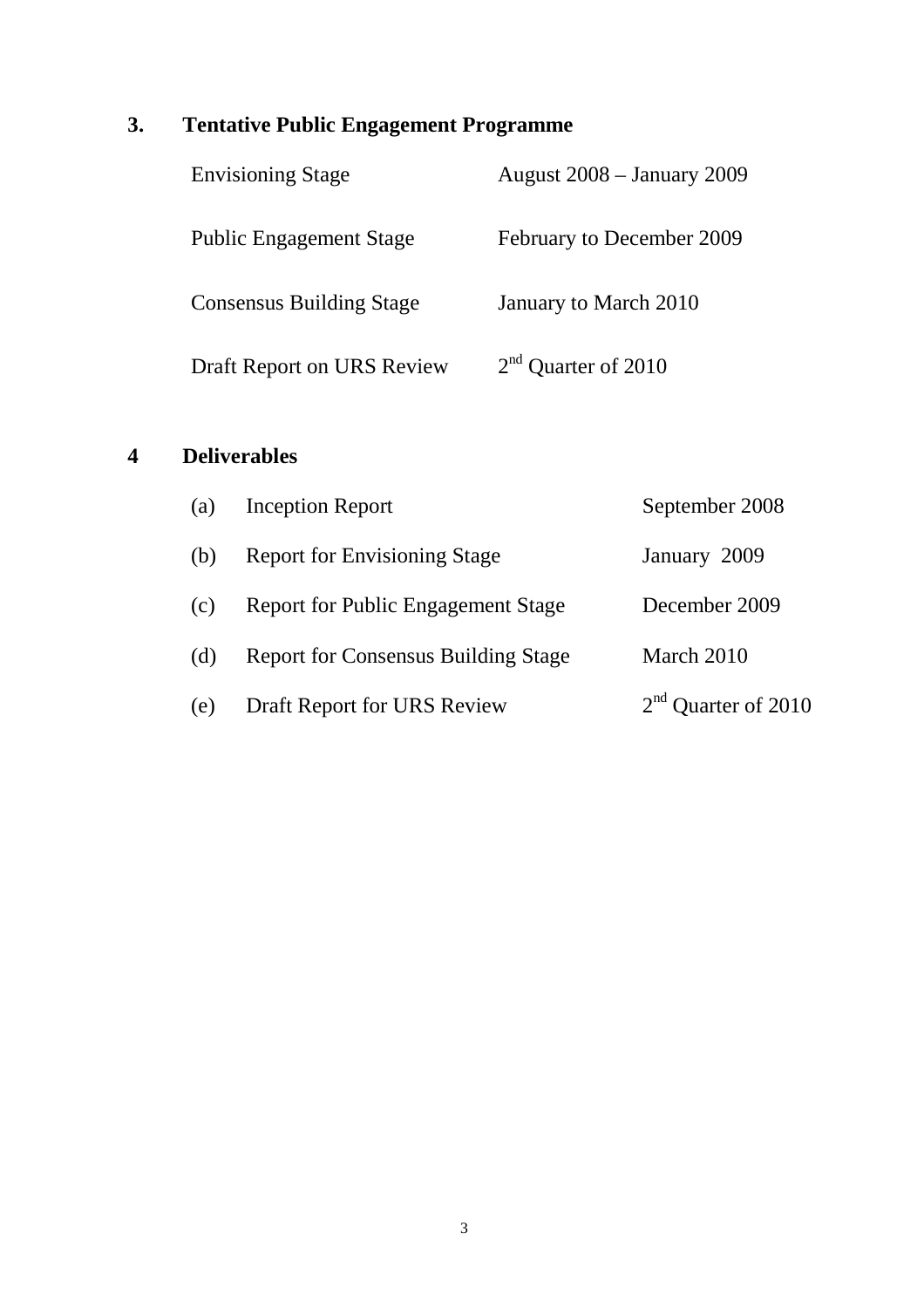# **Annex C**

# **Review of the Urban Renewal Strategy Some Examples of Relevant Stakeholders**

### **(1) Professional Institutions**

|     | <b>Name of Organisation</b>                               |
|-----|-----------------------------------------------------------|
| 1.  | Chartered Institute of Architectural Technologists (CIAT) |
| 2.  | Chartered Institute of Building (Hong Kong)               |
| 3.  | Hong Kong Institute of Architects (HKIA)                  |
| 4.  | Hong Kong Institute of Engineers (HKIE)                   |
| 5.  | Hong Kong Institute of Facility Management (HKIFM)        |
| 6.  | Hong Kong Institute of Land Administration (HKILA)        |
| 7.  | Hong Kong Institute of Landscape Architects (HKILA)       |
| 8.  | Hong Kong Institute of Planners (HKIP)                    |
| 9.  | Hong Kong Institute of Real Estate Administrators (HIREA) |
| 10. | Hong Kong Institute of Surveyors (HKIS)                   |
| 11. | Hong Kong Institution of Engineering Surveyors (HKIES)    |
| 12. | Institute of Hong Kong Architectural Technologists (HKAT) |

# **(2) Business Bodies**

|    | <b>Name of Organisation</b>                     |
|----|-------------------------------------------------|
| 1. | <b>China Merchants</b>                          |
| 2. | <b>Chinese General Chamber of Commerce</b>      |
| 3. | Chinese Manufacturers' Association of Hong Kong |
| 4. | Eco Association                                 |
| 5. | Federation of Hong Kong Industries              |
| 6. | Hong Kong Coalition of Service Industries       |
| 7. | Hong Kong Construction Association              |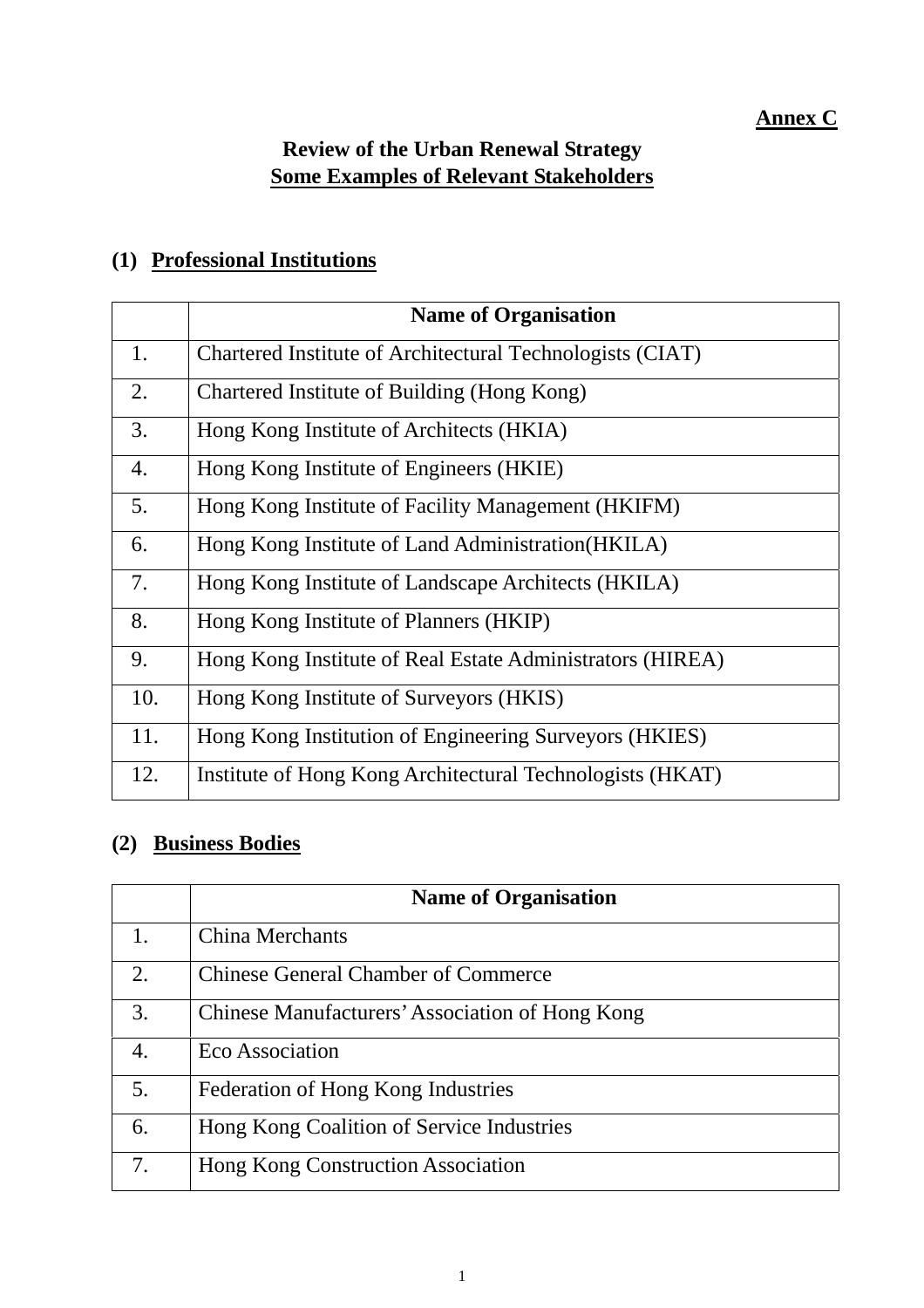| 8.      | Hong Kong Economic & Trade Association                         |
|---------|----------------------------------------------------------------|
| 9.      | Hong Kong General Chamber of Commerce - Hong Kong Coalition of |
|         | Services Industries                                            |
| 10.     | Hong Kong Hotels Association                                   |
| 11.     | Hong Kong Retail Management Association (HKRMA)                |
| 12.     | Lan Kwai Fong Holdings Ltd                                     |
| 13.     | Real Estate Developers Association of Hong Kong (REDA)         |
| 14.     | SoHo Alliance                                                  |
| $15. *$ | 蘭桂坊協會                                                          |
| 16. $*$ | 港九新界販商社團聯會                                                     |

# \* in Chinese only

# **(3) Think Tanks**

|                  | <b>Name of Organisation</b>                  |
|------------------|----------------------------------------------|
| 1.               | 30SGroup                                     |
| $\overline{2}$ . | <b>Bauhinia Foundation Research Centre</b>   |
| 3.               | Civic Exchange                               |
| 4.               | Hong Kong Policy Research Institute          |
| 5.               | Roundtable (Social Science Research Network) |
| 6.               | <b>Savantas Policy Institute</b>             |
| 7.               | SynergyNet                                   |
| 8.               | The Lion Rock Institute                      |

# **(4) Relevant Boards and Committees**

| <b>Name of Organisation</b>       |
|-----------------------------------|
| <b>Antiquities Advisory Board</b> |
| <b>Central Policy Unit</b>        |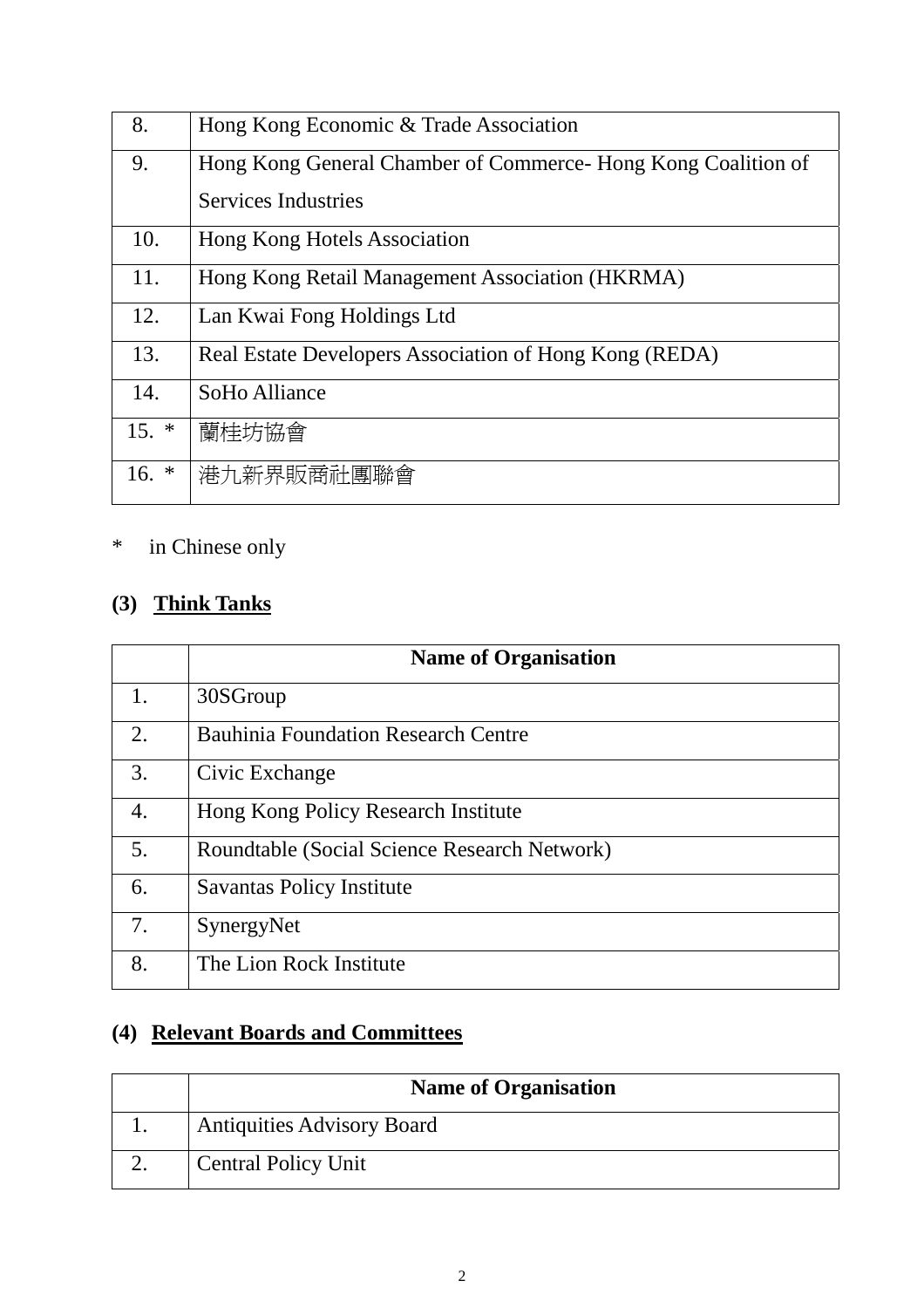|     | <b>Name of Organisation</b>           |
|-----|---------------------------------------|
| 3.  | <b>District Councils</b>              |
| 4.  | <b>Elderly Commission</b>             |
| 5.  | <b>Equal Opportunities Commission</b> |
| 6.  | <b>Estate Agents Authority</b>        |
| 7.  | Hong Kong Housing Society             |
| 8.  | Hong Kong Tourism Board               |
| 9.  | Hong Kong Trade Development Council   |
| 10. | Land and Building Advisory Committee  |
| 11. | Legislative Council                   |
| 12. | MTR Corporation Ltd.                  |
| 13. | The Hong Kong Housing Authority       |
| 14. | <b>Town Planning Board</b>            |

# **(5) Academics**

|     | <b>Name of Organisation</b>                                         |
|-----|---------------------------------------------------------------------|
| 1.  | Anthropology Department, The Chinese University of Hong Kong        |
| 2.  | Centre of Urban Planning & Environment Management, University of    |
|     | Hong Kong                                                           |
| 3.  | Department of Applied Social Studies, City University of Hong Kong  |
| 4.  | Department of Cultural Studies, Lingnan University                  |
| 5.  | Department of Geography, Hong Kong Baptist University               |
| 6.  | Division of Social Science, The Hong Kong University of Science and |
|     | Technology                                                          |
| 7.  | Hong Kong College of Technology                                     |
| 8.  | Hong Kong Federation of Students                                    |
| 9.  | Hong Kong Institute of Education                                    |
| 10. | Hong Kong Institute of Vocational Education                         |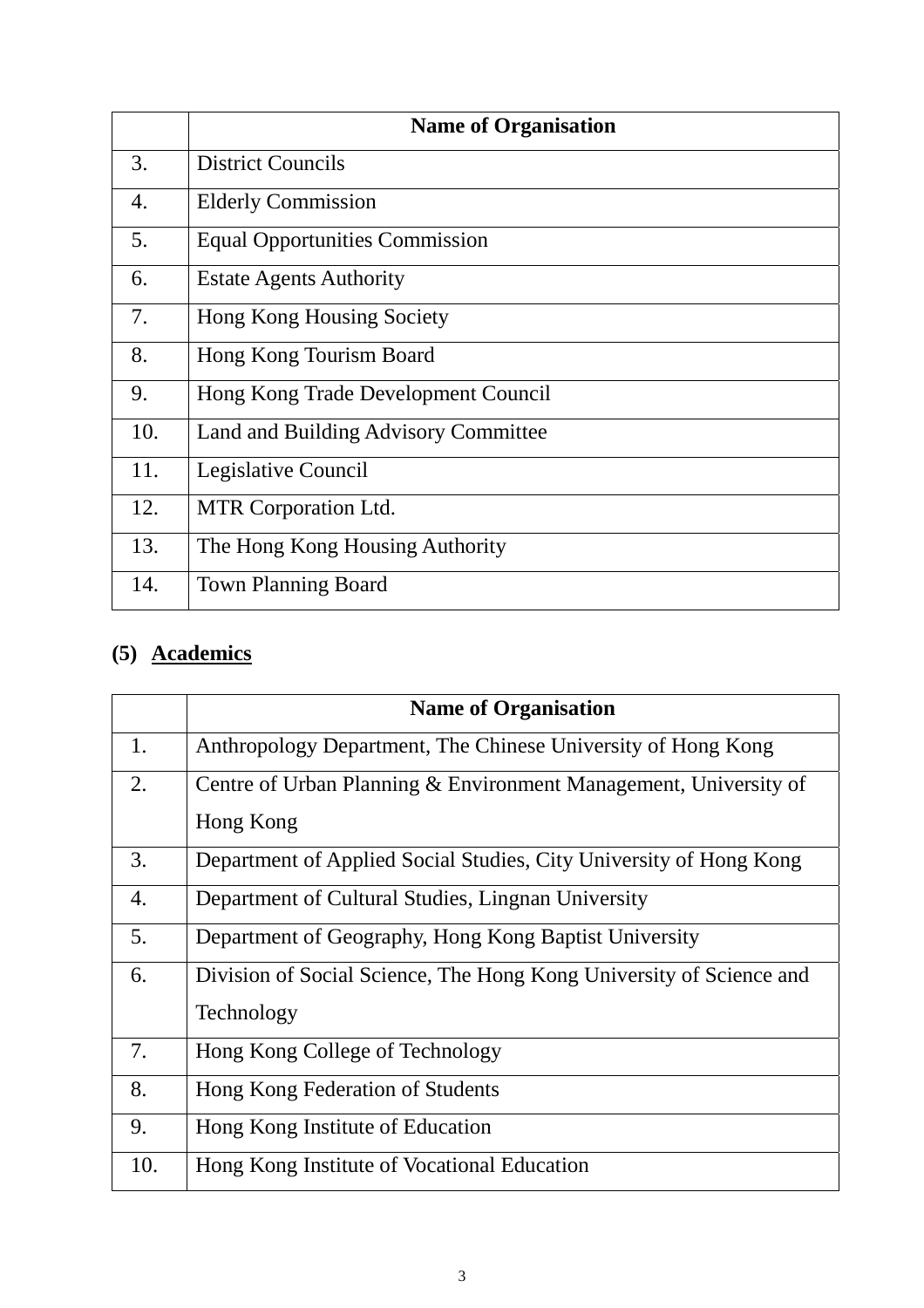|     | <b>Name of Organisation</b>                                      |
|-----|------------------------------------------------------------------|
| 11. | Hong Kong Shue Yan University                                    |
| 12. | School of Design, The Hong Kong Polytechnic University           |
| 13. | South China Research Centre, The Hong Kong University of Science |
|     | and Technology                                                   |
| 14. | The Open University of Hong Kong                                 |

# **(6) Concerns Groups associated with URA Projects**

|                  | <b>Name of Organisation</b>                 |
|------------------|---------------------------------------------|
| 1.               | Central & Western Development Concern Group |
| 2.               | Central & Western District Concern Group    |
| 3.               | H15 Concern Group                           |
| $\overline{4}$ . | Wanchai Street Market Concern Group         |
| 5.<br>$\ast$     | H18 重建關注組                                   |
| $\ast$<br>6.     | H19 士丹頓及永利街重建租客組                            |
| 7.<br>$\ast$     | H19 中區士丹頓街及永利街重建業主關注組                       |
| 8.<br>$\ast$     | K21關注組                                      |
| $\ast$<br>9.     | K28 波鞋街關注組                                  |
| 10.<br>$\ast$    | 十三街維修關注組                                    |
| $11.$ *          | 中西區發展動力                                     |
| $12.$ *          | 中區 H18 重建權益關注組                              |
| $13. *$          | 西九龍關注市區重建協會                                 |
| $14. *$          | 洗衣街/花園街/奶路臣街落實重建行動組                         |
| $15. *$          | 深水埗重建關注組                                    |
| $16. *$          | 聖公會麥理浩夫人中心葵涌私人樓宇業主聯會                        |
| $17. *$          | 嘉咸一號關注小組                                    |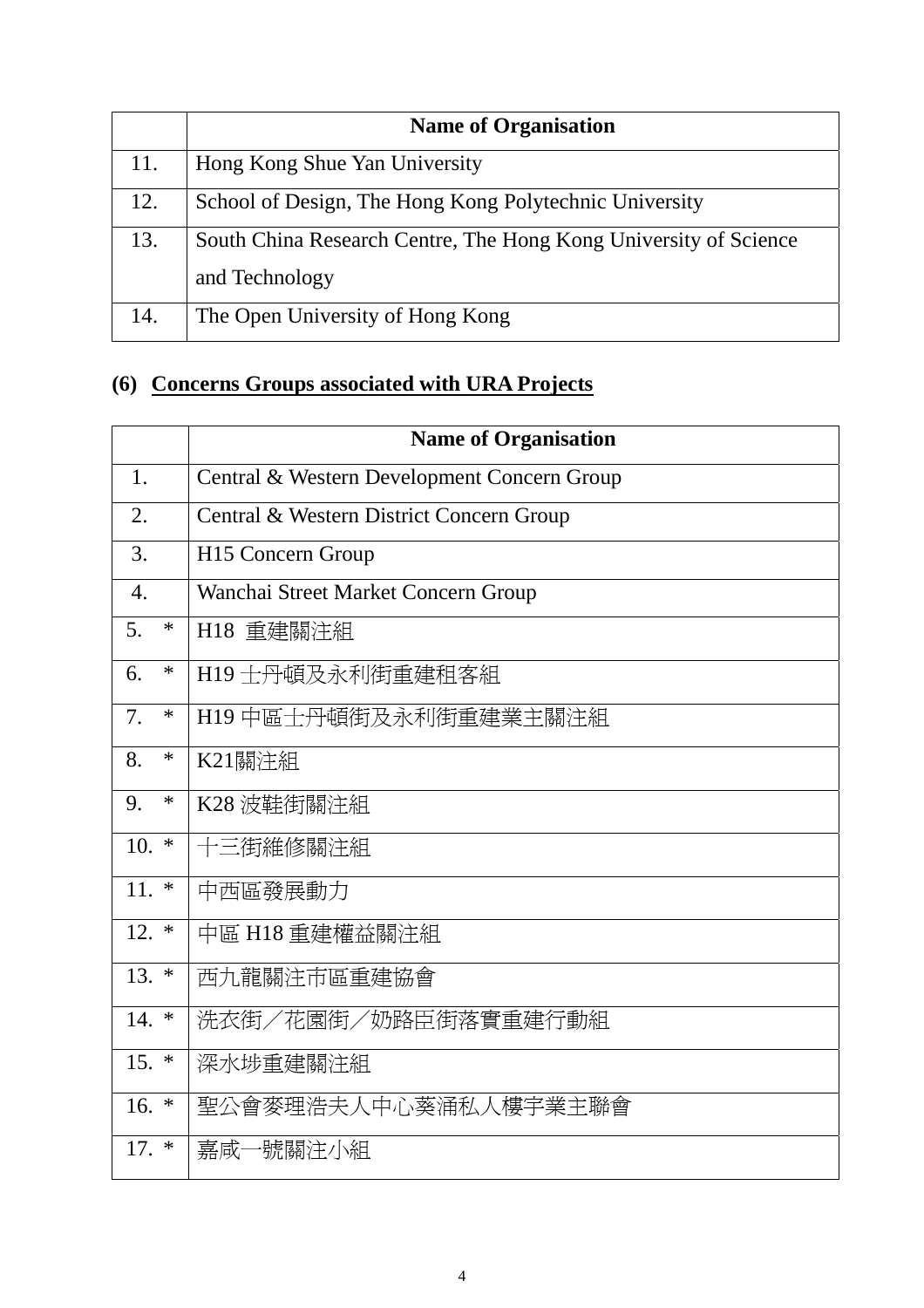|          | <b>Name of Organisation</b> |
|----------|-----------------------------|
| 18.<br>∗ | 舊區更新電視台:深水埗 K20-23 重建區台     |
| $19.$ *  | 藍屋社區保育小組                    |
| 20.<br>∗ | 關注重建舊區(觀塘)居民協會              |
| ∗<br>21. | 觀塘市中心區業主立案法團大聯盟             |

# \* in Chinese only

# **(7) Others**

|                  | <b>Name of Organisation</b>                               |
|------------------|-----------------------------------------------------------|
| $\mathbf{1}$ .   | Caritas - H. K. Kennedy Town Community Centre             |
| $\overline{2}$ . | Caritas - H. K. Kowloon Community Centre                  |
| 3.               | <b>Christian Family Service Centre</b>                    |
| $\overline{4}$ . | Citizen Envisioning @ Harbor                              |
| 5.               | Civic Act-up                                              |
| 6.               | Civil Human Rights Front                                  |
| 7.               | <b>Community Cultural Concern</b>                         |
| 8.               | <b>Community Museum</b>                                   |
| 9.               | <b>Conservancy Association</b>                            |
| 10.              | <b>Conservancy Association Centre of Heritage (CACHe)</b> |
| 11.              | Designing Hong Kong Harbor District                       |
| 12.              | Dragon Hong Kong Charitable Trust                         |
| 13.              | <b>Green Sense</b>                                        |
| 14.              | Heritage Watch                                            |
| 15.              | Hiphongkong.com                                           |
| 16.              | <b>HK</b> Magazine                                        |
| 17.              | HKFS Social Movement Resource Centre (SMRC Autonomous8A)  |
| 18.              | Hong Kong Christian Service                               |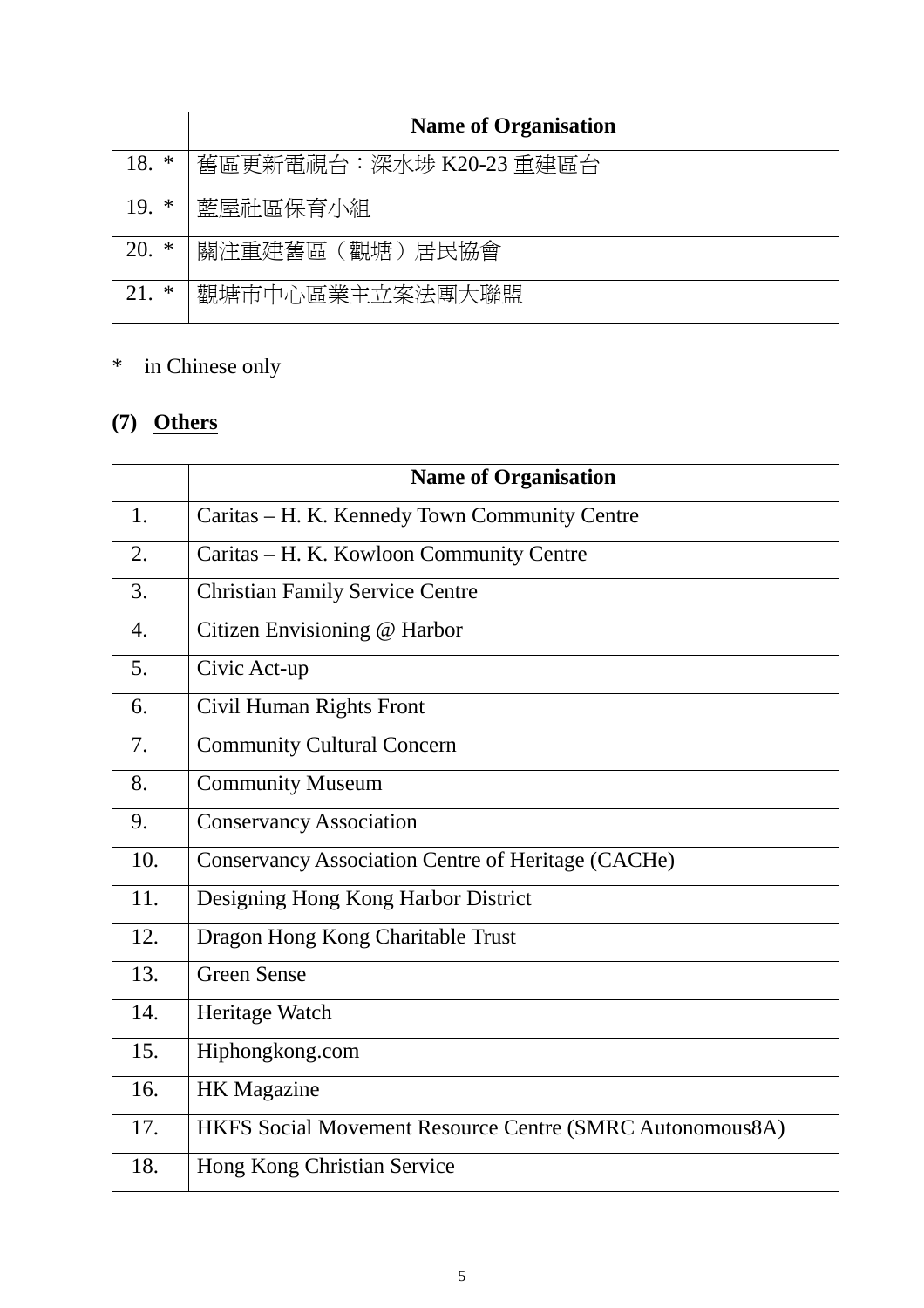|               | <b>Name of Organisation</b>                                   |
|---------------|---------------------------------------------------------------|
| 19.           | Hong Kong In-media Office                                     |
| 20.           | Hong Kong People's Council for Sustainable Development (PCSD) |
| 21.           | Hong Kong Women Workers' Association                          |
| 22.           | Hong Kong Young Women's Christian Association                 |
| 23.           | Independent Owners' Association for Fair Treatment            |
| 24.           | <b>Local Action</b>                                           |
| 25.           | <b>Methodist Centre</b>                                       |
| 26.           | People @ peopledemo                                           |
| 27.           | Playright Children's Playground Association Ltd.              |
| 28.           | <b>SEE Network</b>                                            |
| 29.           | Society for Community Organisation                            |
| 30.           | <b>St. James' Setlement</b>                                   |
| 31.           | The Hong Kong Society for the Blind                           |
| 32.           | The Salvation Army Urban Renewal Social Service Team          |
| 33.           | The Union of SOS-Owners                                       |
| 34.           | <b>URM</b>                                                    |
| 35.           | VideoPower                                                    |
| 36.           | <b>World City Committee</b>                                   |
| 37.           | Yang Memorial Methodist Social Service                        |
| 38. *         | 九龍社團聯會關注市區重建大廈管理專責小組                                          |
| $39. *$       | 康復諮詢委員會轄下無障礙小組委員會                                             |
| 40. $*$       | 公共專業聯盟                                                        |
| 41.<br>$\ast$ | 香港批判地理學會                                                      |
| 42. $*$       | 舊區租客大聯盟                                                       |
| 43. $*$       | 全港舊區重建業主聯會                                                    |
| 44. *         | 舊區社工聯席                                                        |